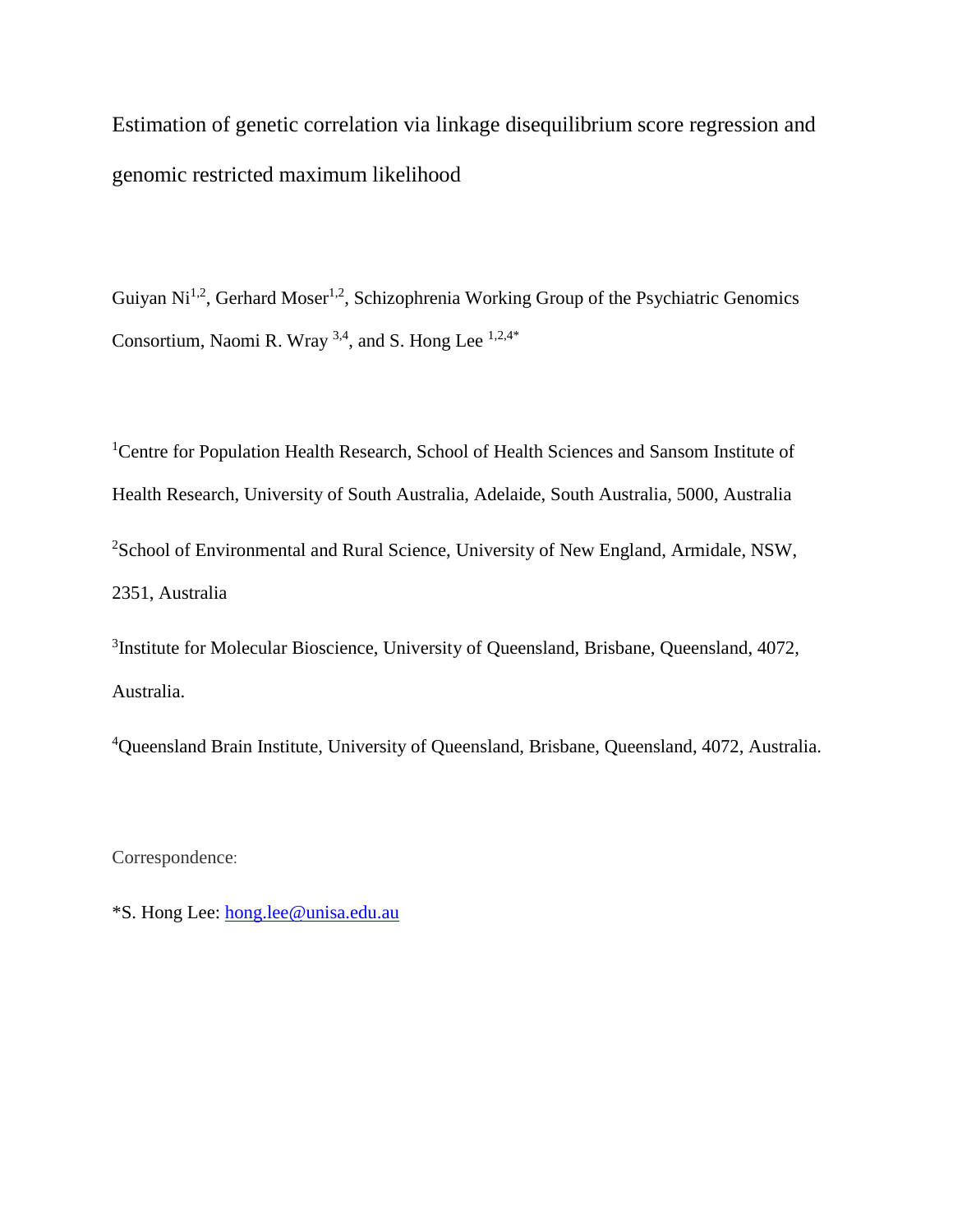#### ABSTRACT

Genetic correlation is a key population parameter that describes the shared genetic architecture of complex traits and diseases. It can be estimated by current state-of-art methods, i.e. linkage disequilibrium score regression (LDSC) and genomic restricted maximum likelihood (GREML). The massively reduced computing burden of LDSC compared to GREML makes it an attractive tool, although the accuracy (i.e., magnitude of standard errors) of LDSC estimates has not been thoroughly studied. In simulation, we show that the accuracy of GREML is generally higher than that of LDSC. When there is genetic heterogeneity between the actual sample and reference data from which LD scores are estimated, the accuracy of LDSC decreases further. In real data analyses estimating the genetic correlation between schizophrenia (SCZ) and body mass index, we show that GREML estimates based on ~150,000 individuals give a higher accuracy than LDSC estimates based on ~400,000 individuals (from combined meta-data). A GREML genomic partitioning analysis reveals that the genetic correlation between SCZ and height is significantly negative for regulatory regions, which whole genome or LDSC approach has less power to detect. We conclude that LDSC estimates should be carefully interpreted as there can be uncertainty about homogeneity among combined meta-data sets. We suggest that any interesting findings from massive LDSC analysis for a large number of complex traits should be followed up, where possible, with more detailed analyses with GREML methods, even if sample sizes are lesser.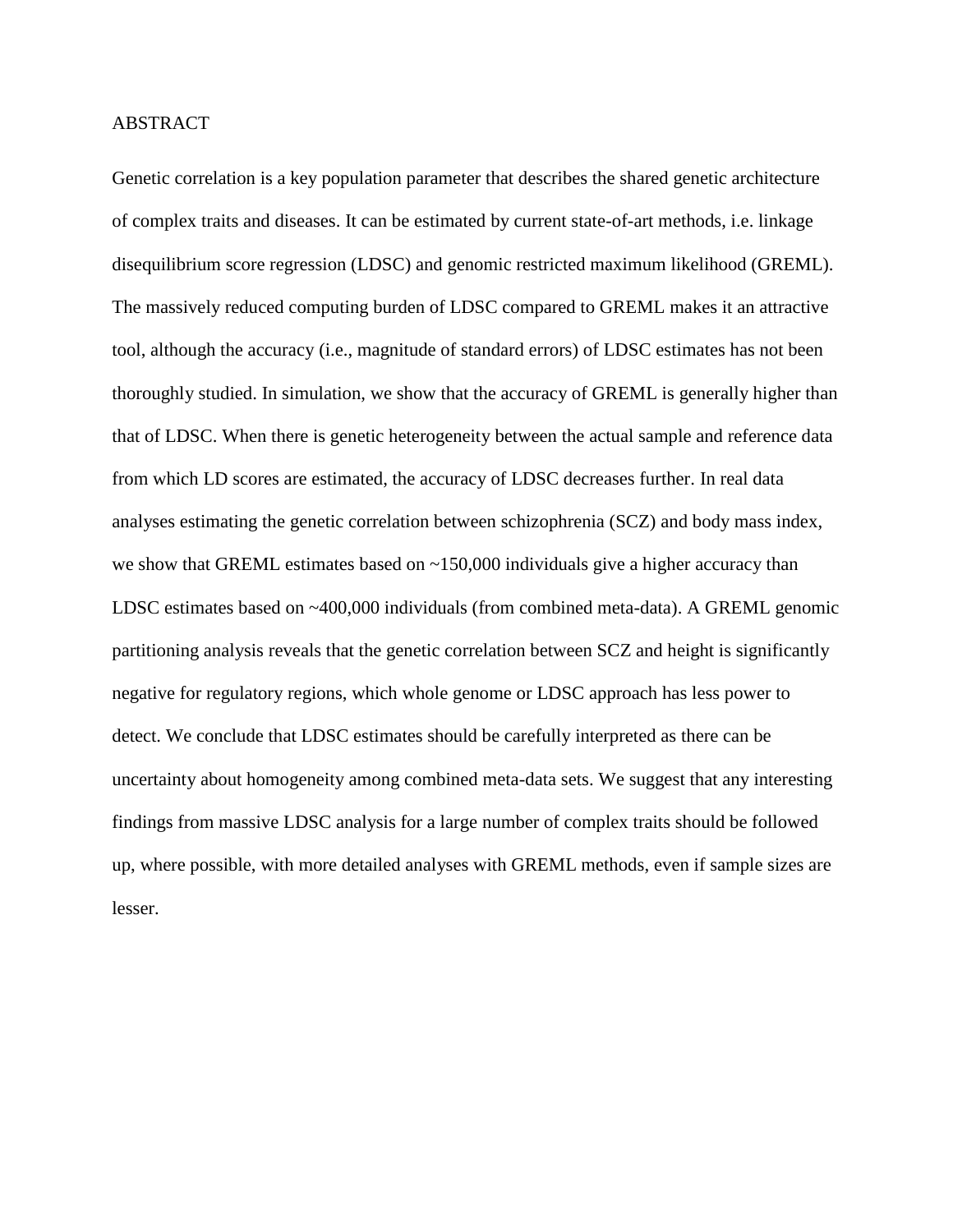#### MAIN TEXT

Genetic correlation is a key population parameter that describes the shared genetic architecture of complex traits and diseases  $1-3$ . The genetic correlation is the additive genetic covariance between two traits scaled by the square root of the product of the genetic variance for each trait (i.e., the geometric mean of the trait variances). The sign of the correlation shows the direction of sharing, and the parameter definition is based on genetic variants across the allelic spectrum. Methods to estimate genetic correlation based on genetic covariance structure are well established for both quantitative and disease traits, e.g. (restricted) maximum likelihood for linear mixed models (LMM)<sup>4-6</sup>. Genetic covariance structure can be derived from phenotypic records using pedigree information in twin or family-based designs<sup>7</sup>. Recently, genome-wide single nucleotide polymorphism (SNP) data have been used to construct a genomic relationship matrix for the genetic covariance structure in LMM that captures the contribution of causal variants that are in linkage disequilibrium (LD) with the genotyped  $SNPs^{4; 8; 9}$ . Such estimates assume that the genetic correlation estimated from common SNPs is representative of the parameter that depends on all genetic variants; this seems like a reasonable assumption.

In contrast to the genomic restricted maximum likelihood (GREML) approach, a linkage disequilibrium score regression (LDSC)  $^{10; 11}$  method does not require individual-level genotype data but instead uses GWAS summary statistics, regressing association test statistics of SNPs on their LD scores. The LD score of a SNP is the sum of LD  $r<sup>2</sup>$  measured with all other SNPs, and can be calculated in a reference sample of the same ethnicity when individual genotype data are not available for the GWAS sample, under the assumption that the GWAS sample has been drawn from the same ethnic population as the reference sample used to calculate the LD scores. The method exploits the relationship between association test statistic and LD score expected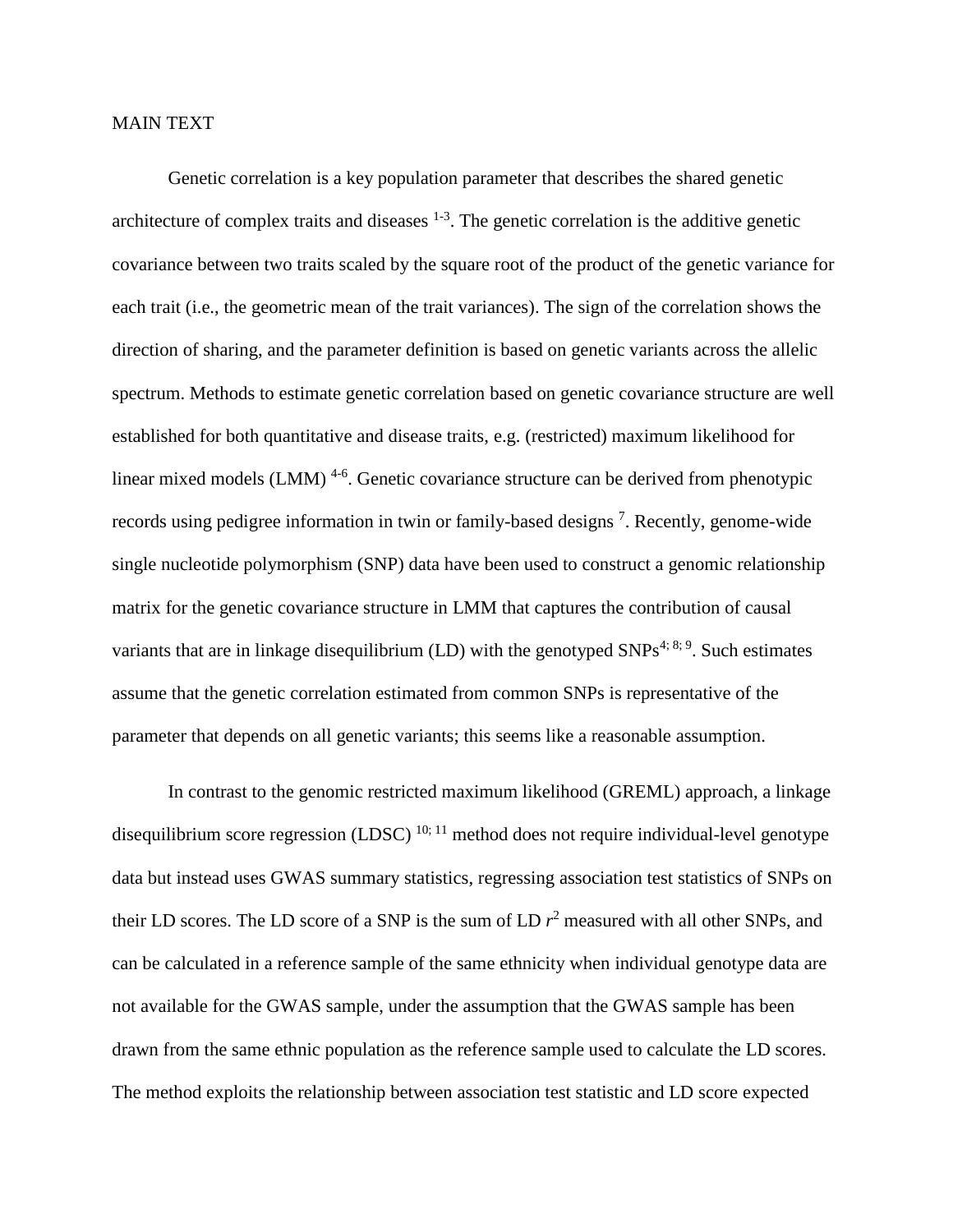under polygenicity. Because of this simplicity, and the massively reduced computing burden in terms of memory and time, it is feasible for LDSC to be applied to a large number of multiple traits, e.g. Bulik-Sullivan et al.  $^{11}$ , Zheng et al.  $^{12}$ , Finucane et al.  $^{13}$ .

Given the attractiveness of LDSC for a massive analysis of many sets of GWAS summary statistics, it has been widely used in the community. However, genetic correlations estimated by LDSC are often reported without caution although the approach is known to be less accurate, compared to  $GREML^{11}$ . In fact, the accuracies of LDSC estimates have not been thoroughly studied.

In this report, we compare both the bias (difference between the simulated true value and estimated value) and accuracy (i.e. magnitude of the standard error of an estimate, SE) between GREML and LDSC for estimation of genetic correlation. We find that both methods show little evidence of bias. However, LDSC is less accurate as reported in Bulik Sullivan et al.<sup>11</sup>, with SE at least more than 1.5-fold higher than that of GREML regardless of the number of samples in data used to estimate the genetic correlation. When decreasing the number of SNPs, the accuracy of LDSC decreases further. When increasing the degree of genetic heterogeneity between the actual sample and reference data from which LD scores are estimated, the SE of LDSC estimates are up to 3-fold larger than those of the GREML estimates. We also show that GREML is more accurate in genomic partitioning analyses over LDSC or stratified LDSC (sLDSC). In genomic partitioning analyses the genetic parameters are estimated for genomic subsets defined by userspecified annotations. In analyses of real data, we show that GREML is more accurate and powerful, e.g. GREML estimates based on  $\sim 150,000$  individuals give a higher accuracy than LDSC estimates based on 400,000 individuals in estimating genetic correlation between schizophrenia (SCZ) and body mass index (BMI) (-0.136 (SE=0.017) and p-value=4.54E-15 for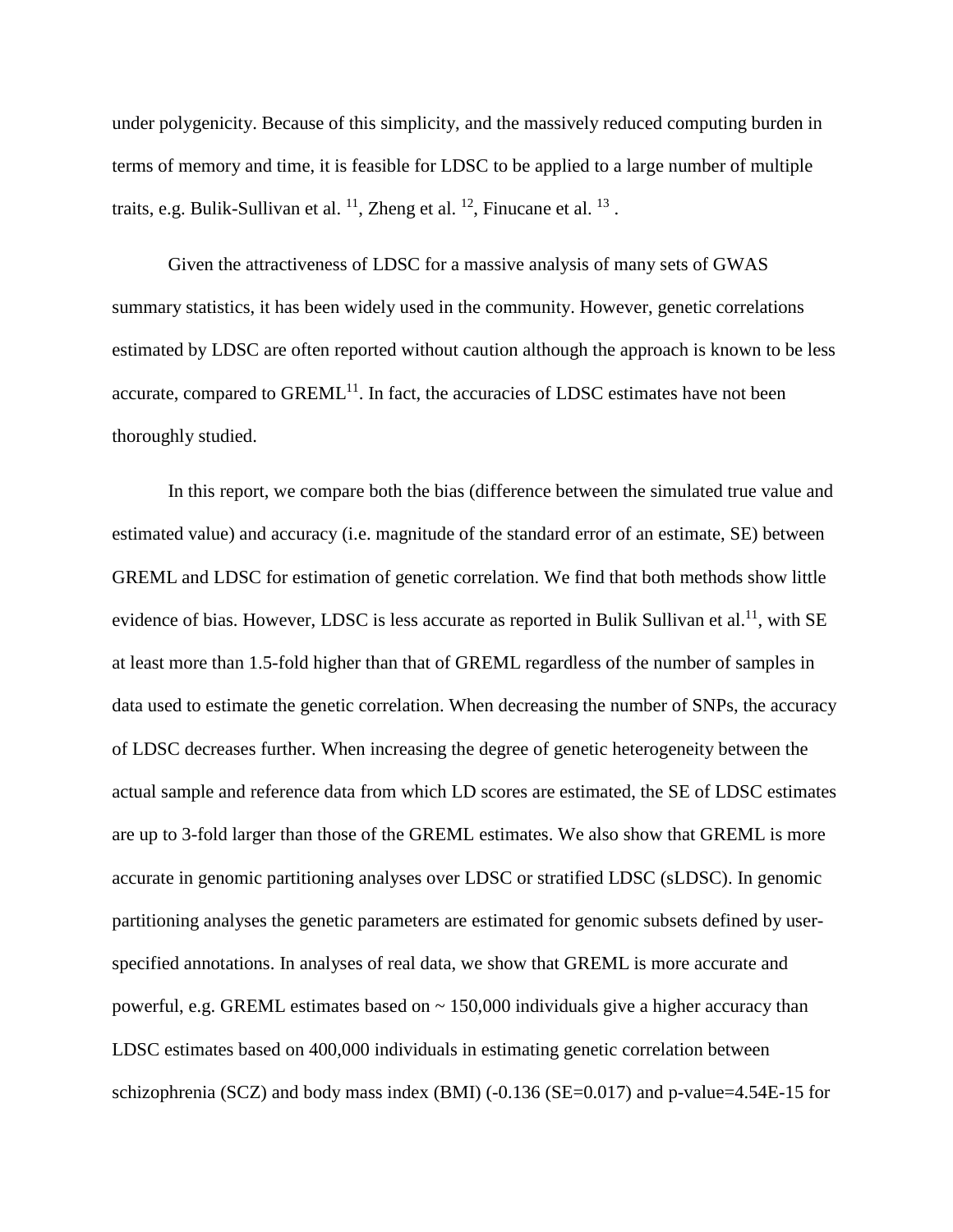GREML vs. -0.087 (SE=0.019) and p-value=4.91E-06 for LDSC). In these analyses, the GREML estimate is based on UK sample only whereas the LDSC estimate is based on combined meta-data sets among which there is uncertainty about homogeneity. Furthermore, a GREML genomic partitioning analysis reveals that the genetic correlation between SCZ and height is significantly negative for regulatory regions, which is less obvious by LDSC both when using whole-genome or partitioned estimates of genetic correlation.

In the main methods, we used GREML<sup>14; 15</sup> and LDSC<sup>10; 11</sup> to compare their estimates of genetic correlation using simulated as well as real data. Simulations were based on UK Biobank imputed genotype data (UKBB $<sup>16</sup>$ ) after stringent quality control (QC) (see Supplemental</sup> Methods). We calculated a ratio of empirical SE and its 95% confidence interval (CI) to assess the accuracy of the methods for each set of simulated data. The 95% CIs of SE were estimated based on the delta method<sup>17</sup>. When estimating genetic correlation using simulated phenotypes based on UKBB genotype data we found that the estimates were unbiased for both GREML and LDSC (Figure S1), but the SE of GREML was at least 1.5 times smaller than that of LDSC (Figure 1). The ratio of the empirical SE from LDSC to GREML was increased up to 3.5-fold when using a smaller number of SNPs (Figure 1). All values of the ratio were significantly different from 1. It is notable that the SE of GREML estimates showed almost no difference across different numbers of SNPs whereas that of LDSC estimates gradually increased with a smaller number of SNPs (Figure S2). The ratio was invariant to sample size (Figure S3). As expected, when using the intercept constrained to zero, LDSC estimates were substantially biased when there were overlapping samples (Figure S4). We also explored alternative genetic architectures (Figure S5), which consistently showed that GREML gives a smaller SE than LDSC in any scenario.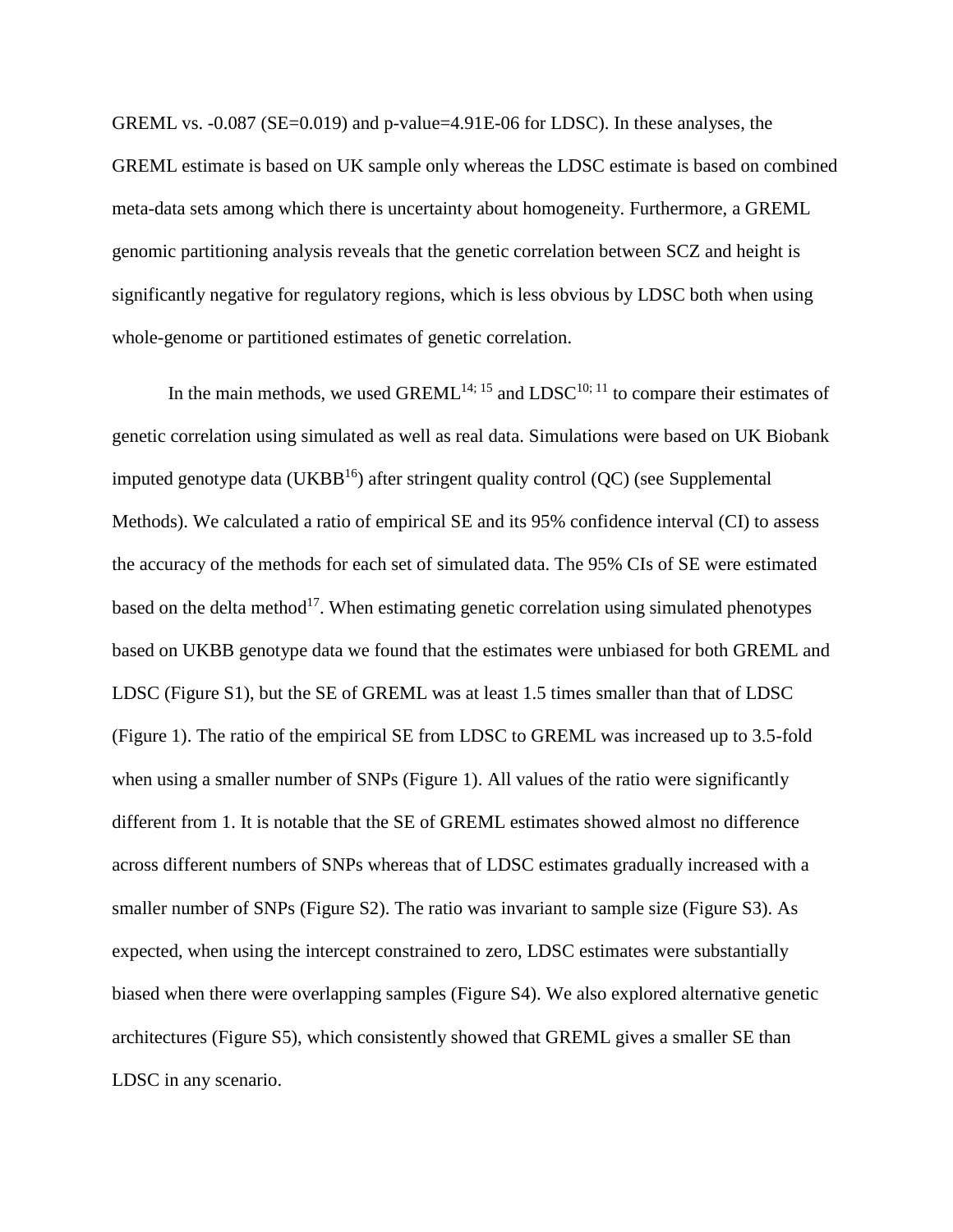To explore the stability of the accuracy for both methods, we used two additional genotype data sets without imputation, Wellcome trust case control consortium 2 (WTCCC2<sup>18-21</sup>) ) and genetic epidemiology research on adult health and aging cohort (GERA<sup>22; 23</sup>), which are publicly available (see Supplemental Methods for detailed data descriptions). We also used UKBB raw (non-imputed) genotype data (UKBBr). We calculated the correlation between the LD scores for the HapMap3 SNPs estimated based on the 1KG CEU reference sample (downloaded from https://data.broadinstitute.org/alkesgroup/LDSCORE/) and those based on insample genotype data, i.e. UKBB, WTCCC2, GERA and UKBBr data set (Table 1). We found that the WTCCC2, GERA or UKBBr (raw) genotypes were less similar to the 1KG reference genotypes, compared to the UKBB (imputed) genotypes (noting that UKBB samples had been imputed to the combined data of 1KG reference and UK10K data). Table 2 shows that the SE ratio of LDSC estimate to GREML estimate was higher for WTCCC2, GERA or UKBBr than that for UKBB. Figure 2 shows that the accuracy of GREML was consistent across different data sets, whereas that of LDSC was decreased for WTCCC2, GERA or UKBBr, compared to UKBB data set. This was probably due to higher (or lower) correlation between LD scores based on the 1KG reference and the in-sample genotype data sets (Table 1) which might positively or (negatively) affect the accuracy of LDSC estimates. For WTCCC2, GERA and UKBBr data, the SE ratio of LDSC to GREML based on different number of individuals is shown in Figures S6, S7 and S8.

Genome partitioning analyses are an emerging tool to estimate the genetic variance and covariance explained by functional categories (e.g. DNase I hypersensitive sites (DHS) and non-DHS <sup>24</sup>). Currently, genomic partitioning analyses focus on SNP-heritability enrichment analyses, formally testing for enrichment of signal compared to the expectation that the estimates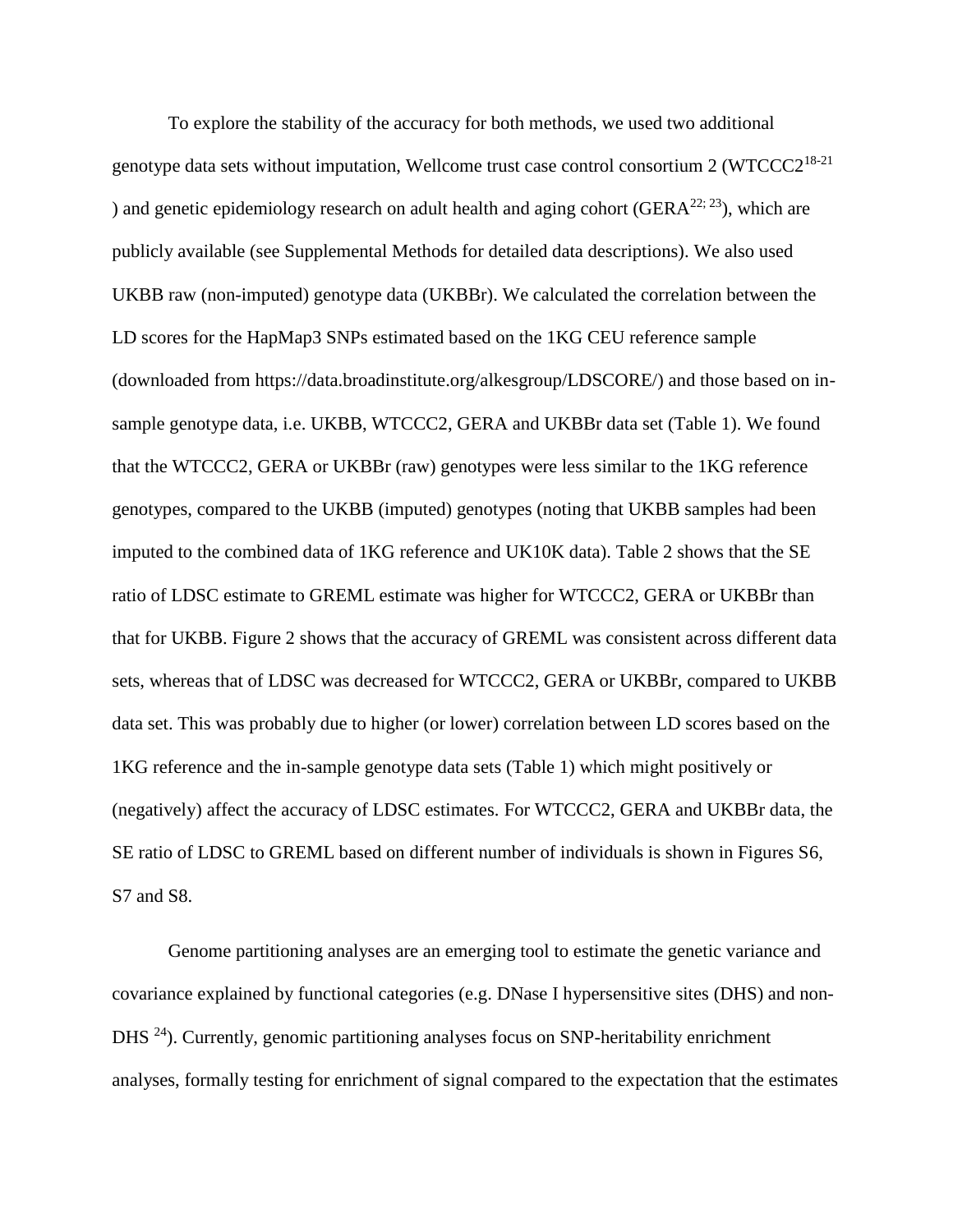are proportional to the number of SNPs allocated to each annotation. Considering genomic partitioning in cross-disorder analyses is a natural extension to identify regions where genetic correlations between disorders are highest and lowest. Here, we assessed the performance of the methods in the context of genome partitioning analyses using simulated phenotypes based on UKBB genotype data. A better LDSC approach to estimate genetic correlation for each category might be sLDSC, stratifying by genomic annotation; however, this method is currently under development (i.e. there is software (see Web Resources), but there is no published document or paper verifying the method). Nonetheless, since the sLDSC is available to the research community, we applied both LDSC and sLDSC to estimate partitioned genetic correlations for the simulated data (Supplemental Methods). For genome partitioning analyses, we showed that LDSC estimates of genetic correlation were biased whether using LD-scores estimated from the 1KG reference or in-sample data (UKBB) while GREML estimates gave unbiased estimates for each functional category (Figure 3). sLDSC estimates were unbiased only when using LD-scores from the in-sample data, and their SEs are relatively larger than those of GREML or LDSC (Figure 3). This was probably due to the fact that the different distribution of causal variants and their effects between DHS and non-DHS regions were better captured by an explicit covariance structure fitted in GREML. We also applied the methods to a range of simulation scenarios and found similar results in that GREML performed better than LDSC or sLDSC (Figure S9 and Table S1), which was consistent with the previous results (Figures 1 and 2). It is notable that in a deliberately severe scenario (e.g. causal variants are simulated only within few kb of a boundary) GREML could give biased estimation of genetic correlation  $^{13; 24}$ .

While focusing on the accuracy of genetic correlation estimates, there is an important implication for the bias in SNP-heritability estimates for both GREML and LDSC (Figure S10).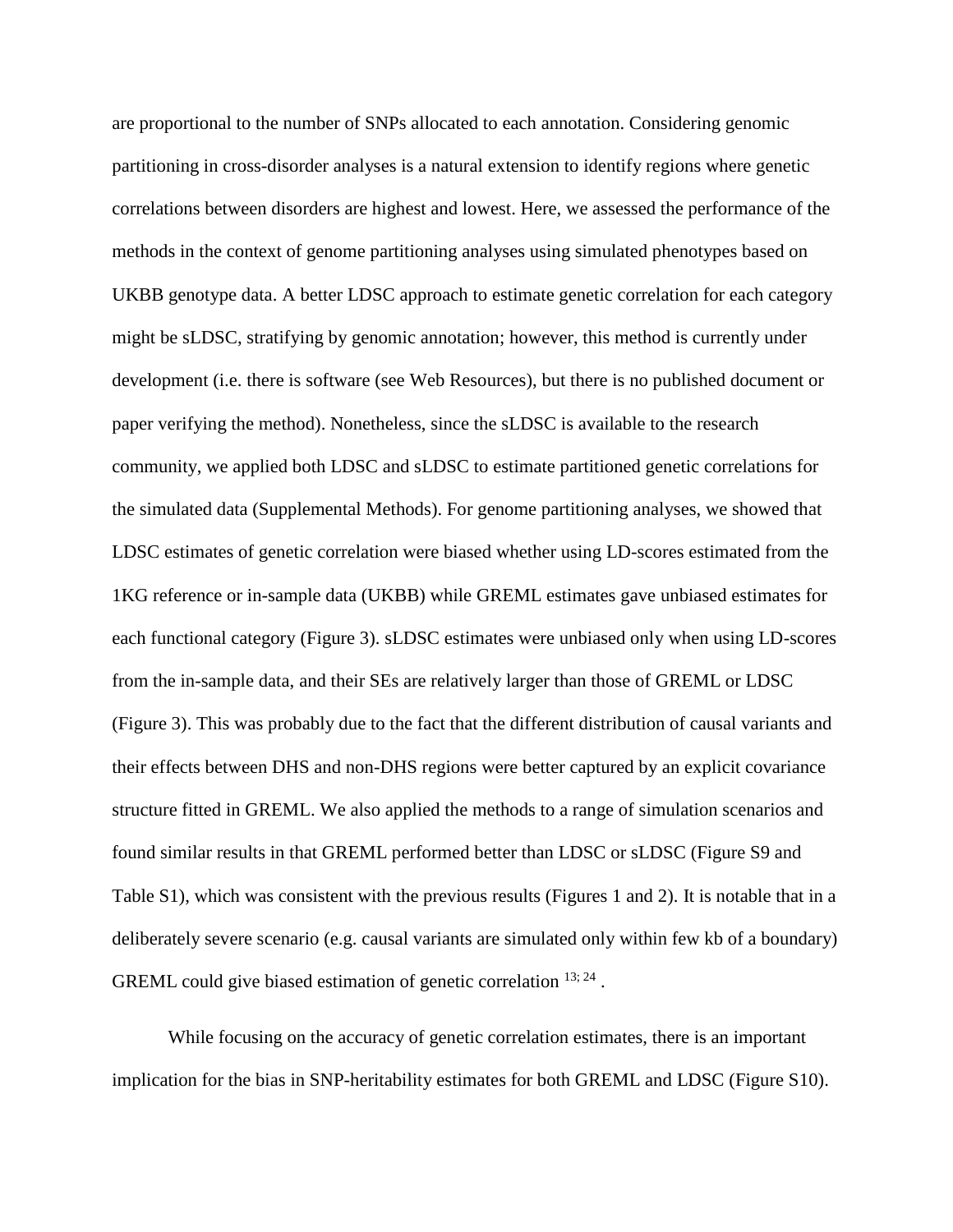When using the WTCCC2, GERA and UKBBr data, which were less similar to the 1KG reference genotypes, compared to the UKBB data, LDSC estimates were substantially biased whereas GREML estimates were close to the true value in estimation of SNP heritability (Figure S10). However, this result is well known and LDSC was not recommended for SNP heritability by the original authors  $^{10}$ , but rather for relative enrichment analysis. Despite this, LDSC is widely used for SNP-heritability estimation (because it is quick and simple). Thus, for completeness we include analyses for different scenarios to quantify the properties of the methods. When reducing the number of SNPs, estimated SNP-heritabilities from LDSC were consistently unbiased; however, those from GREML were proportionally underestimated (Figure S11). When using non-HapMap3 SNPs, LDSC estimates were consistently biased (Figure S12) and less accurate, compared to GREML estimates (Figures S13 and S14), which probably explains why LDSC is implemented using only HapMap3 SNPs. Although the genetic correlation is robust to such biasedness  $4$ ;  $11$ , SNP-heritability itself should be carefully interpreted for both GREML and LDSC. We also noted that LDSC and sLDSC estimates for SNP-heritability were biased in the genome partitioning analysis (Figure S15) although the estimated enrichment was close to the true value when using sLDSC and in-sample LD scores (Figure S15).

We used real phenotype and individual genotype data from the Psychiatric Genomics Consortium (PGC) and UKBB to estimate genetic variance and covariance between SCZ and BMI using LDSC and GREML (Table 3 and Figure S16). We also used publicly available GWAS summary statistics for LDSC to see how much the SE of estimates could be reduced by increasing the number of samples and number of SNPs. For real data analyses, we obtained theoretical SE to assess the accuracy of the methods. GREML and LDSC estimates for the SNP-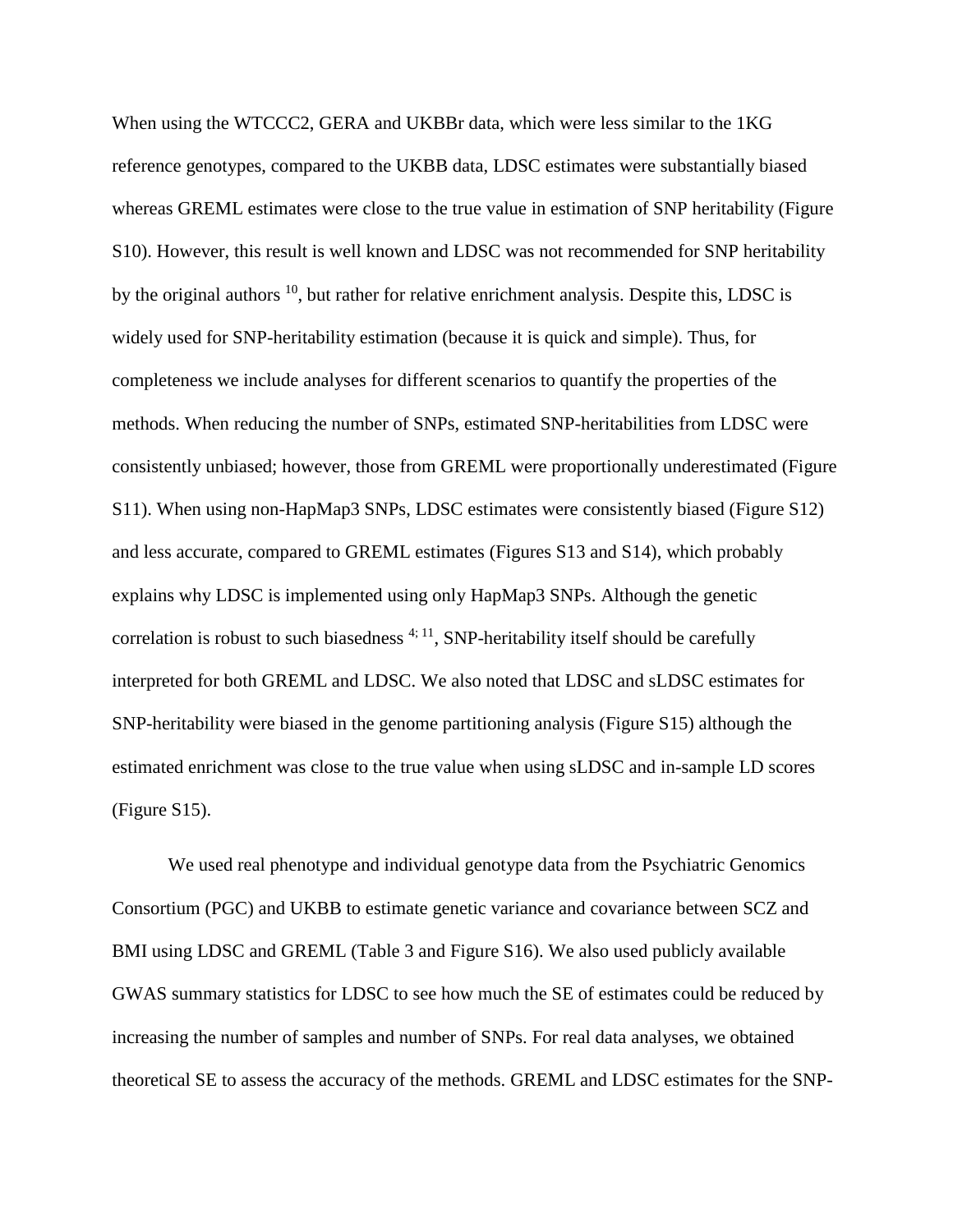heritability were 0.192 (SE 0.004) and 0.280 (SE 0.016) for SCZ and 0.184 (SE 0.004) and 0.255 (SE 0.014) for BMI. The notable difference between GREML and LDSC was probably because of a relatively small number of SNPs (500K) that might result in underestimated GREML SNPheritability (see Figure S11). This is one of the caveats of using GREML with real data that usually comprise multiple cohorts genotyped on different platforms, such that, even with imputation, the overlapping set of SNPs imputed with high confidence may be limited. The estimated genetic correlation for GREML and LDSC was -0.136 (SE 0.017) and -0.173 (SE 0.031). This indicated that the GREML estimate was 3.5 and 1.8 times more precise than LDSC estimates for the SNP-heritability and genetic correlation, respectively. For LDSC, we also considered using additional GWAS summary statistics from publicly available resources<sup>25; 26</sup>. The sample sizes used for additional LDSC analyses (LDSC-meta) are summarized in Table 3. The estimated SNP-heritability was 0.259 (SE 0.019) for SCZ and 0.121 (SE 0.007) for BMI, and the estimated genetic correlation was -0.087 (SE 0.019). Although sample size was increased 2.7-fold, the SE of LDSC estimate was not smaller than that for GREML estimate ( $SE = 0.017$ ) vs. 0.019, and p-value  $= 4.54E-15$  vs. 4.91E-06 for GREML vs. LDSC) (Table 3). It should be noted that GREML estimates used a homogeneous population (within UK and after stringent QC excluding population outliers) whereas LDSC-meta1 and -meta2 were based on combined metadata sets consisting of  $\sim 80$  different studies for which there is much more uncertainty about homogeneity than when using a single study cohort such as UKBB. The large difference of the estimates between LDSC and LDSC-meta1 (or -meta2) was probably due to the fact that heterogeneity among the 80 different studies resulted in underestimation of the common genetic variance and covariance, and that the difference of LD scores between the target and 1KG reference data would bias the LDSC estimates as shown in Figure S10. We also analysed height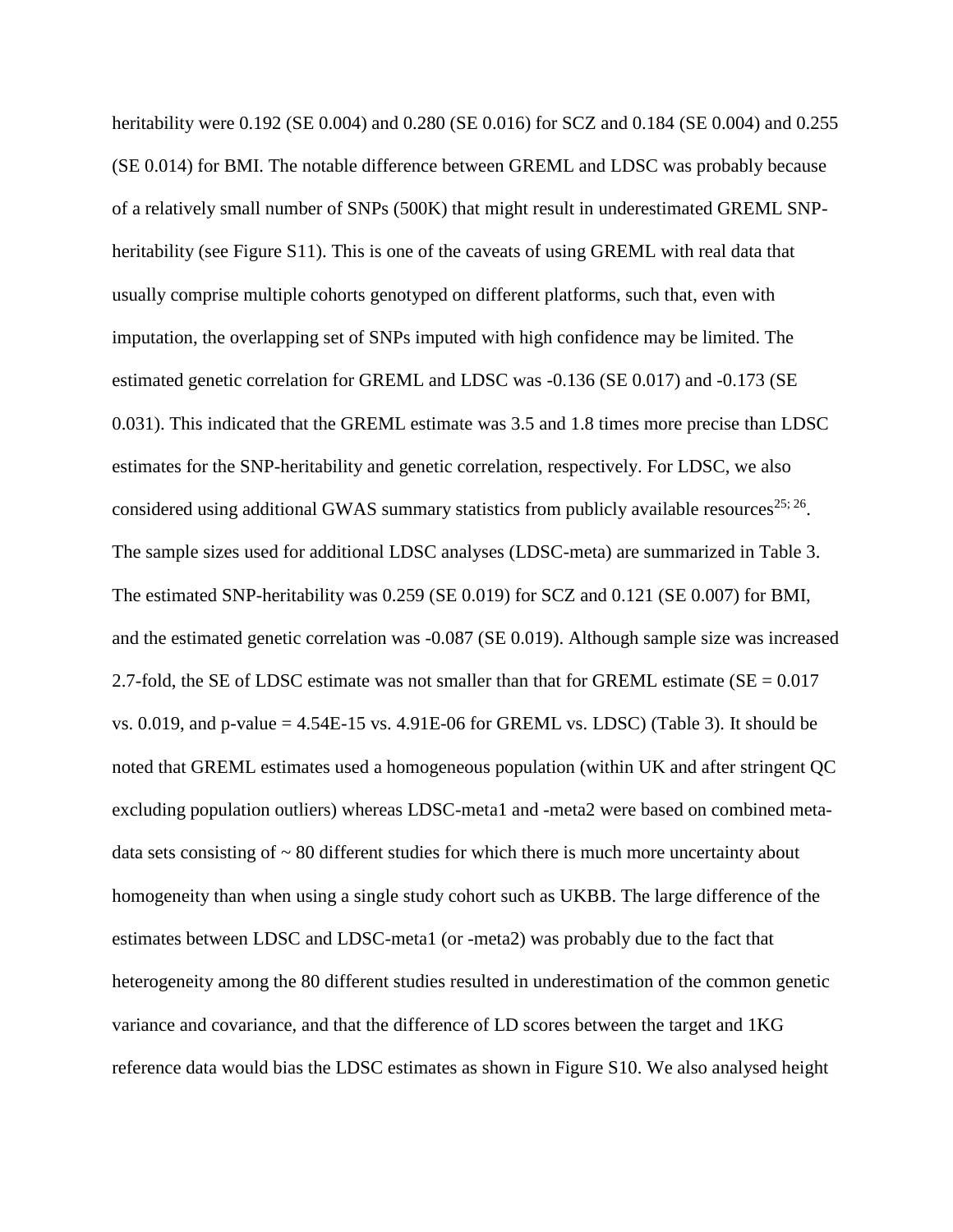$data<sup>27</sup>$  and found a similar pattern in that GREML estimates were more accurate than LDSC estimates whether using the same data or using additional GWAS summary statistics for LDSC (Figure S17 and Table S2).

In the real data analyses, we carried out a functional category analysis partitioning the genome into regulatory, DHS, intronic and intergenic regions using GREML (Figure 4 for SCZ/height and Figure S18 for SCZ/BMI). For SCZ and height, the genetic correlation for the regulatory region was negative and significantly different from 0 (p-value  $= 0.0028$ ; Figure 4). We also compared the results with the LDSC genetic correlation estimation (Figure S19 and S20), and show that the estimates were similar between LDSC and GREML. However, GREML had a lower p-value (0.0028 in Figure 4) than LDSC using LD-scores from the 1KG reference data (p-value  $= 0.04$ ) or using LD-scores from the in-sample data (p-value  $= 0.007$ ). We note that current sLDSC software does not provide a SE of estimated partitioned genetic correlation for each category; therefore we did not attempt using the software for the real data analysis. For SNP-heritability estimation, the SE of the estimate for each category was much lower for GREML than sLDSC, ranging from 2.2 to 5.9-fold (Table S3).

#### Box 1. Summary points

1. GREML and LDSC can both provide unbiased estimates of the genetic correlation between two traits. GREML requires individual level genotype data, while LDSC requires only association summary statistics and LD scores per SNP. If LD scores have been calculated from the same sample as the association statistics, then GREML and LDSC provide similar estimates of the genetic correlation. However, in practice LD scores are estimated from external reference samples of the same broad ethnicity, which can lead to bias in the estimates (Figure S21 and S22). As a rule of thumb, when LDSC and GREML estimates are dissimilar, we recommend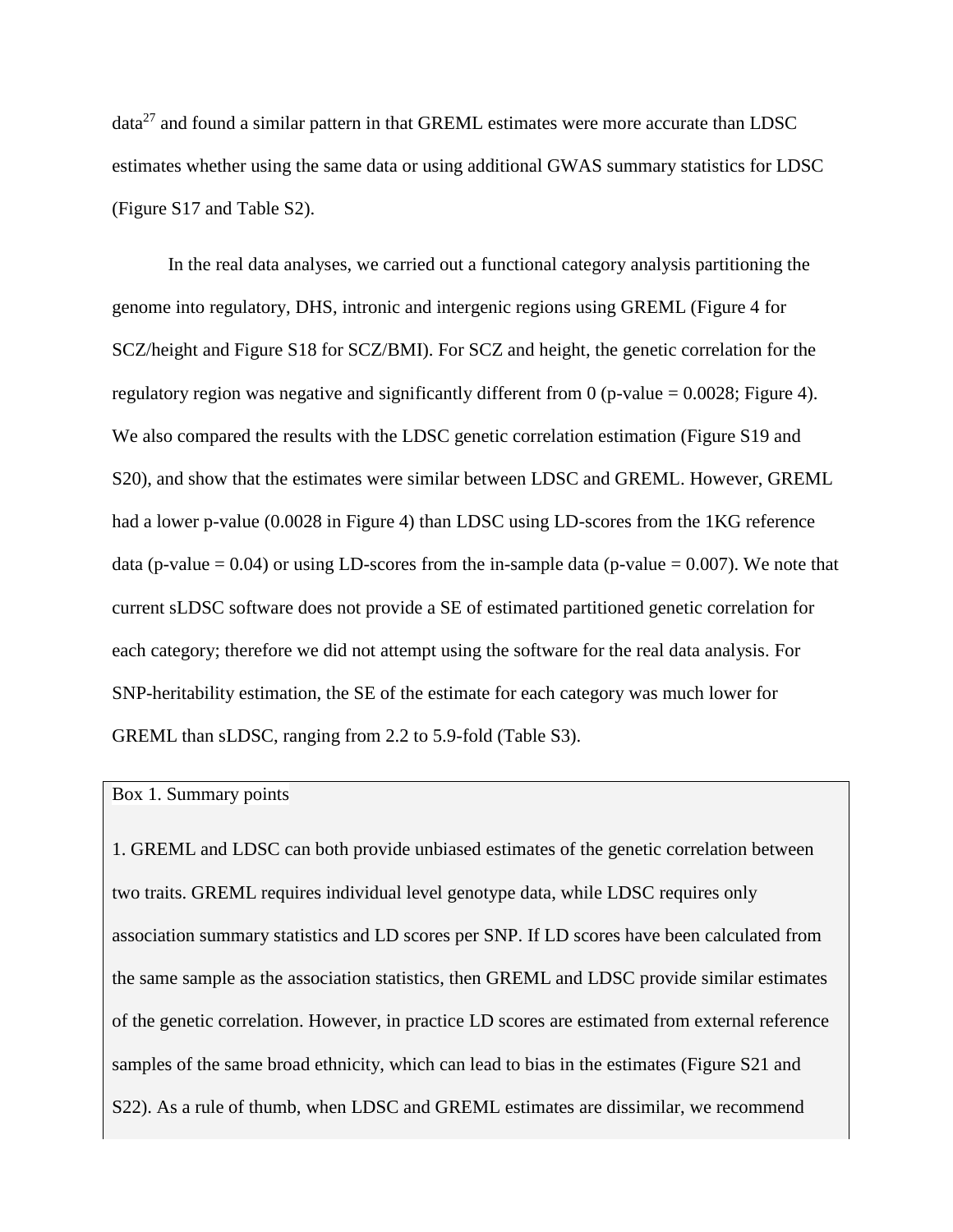reporting the estimate with a lower SE. The theoretical SE of the estimates is a reliable indicator to determine the better estimator, which agrees well with the empirical SE (from simulation replicates) (Figure S23).

2. When combining multiple data sets to estimate genetic correlations between multiple traits, it is possible, in practice, that the number of SNPs remaining after QC is relatively small. When the number of available SNPs is small, the SE of LDSC estimates for genetic correlation can be increased relatively more, compared to that of GREML estimates (Figure S2).

3. SNP-heritability has a different property, compared to genetic correlation since the latter is robust to biased estimation of genetic variance and covariance (presumably the biases occur in the numerator and denominator and hence approximately cancel out)<sup>4; 11</sup>. Especially when using a small number of SNPs (< 500K) for GREML or when using multiple meta-data sets for LDSC, estimated SNP-heritability itself should be reported with caution as both methods can give biased estimates.

4. When using a study cohort, it is desirable to measure heterogeneity between the cohort and 1KG reference data (e.g. measuring the correlation between LD scores estimated based on the cohort and 1KG reference data as in Table 1). If the correlation is not close to one, LDSC estimates should be carefully interpreted. We recommend that when GWAS summary statistics are provided, cohort specific LD scores are provided also. It is also warranted that an optimal approach to meta-analyse LD scores across multiple cohorts should be developed to improve LDSC performance <sup>28</sup>.

5. When using extensive meta-data that possibly include heterogeneous sources, there are two problems. Firstly, the LD scores estimated from reference samples such 1KG reference may be a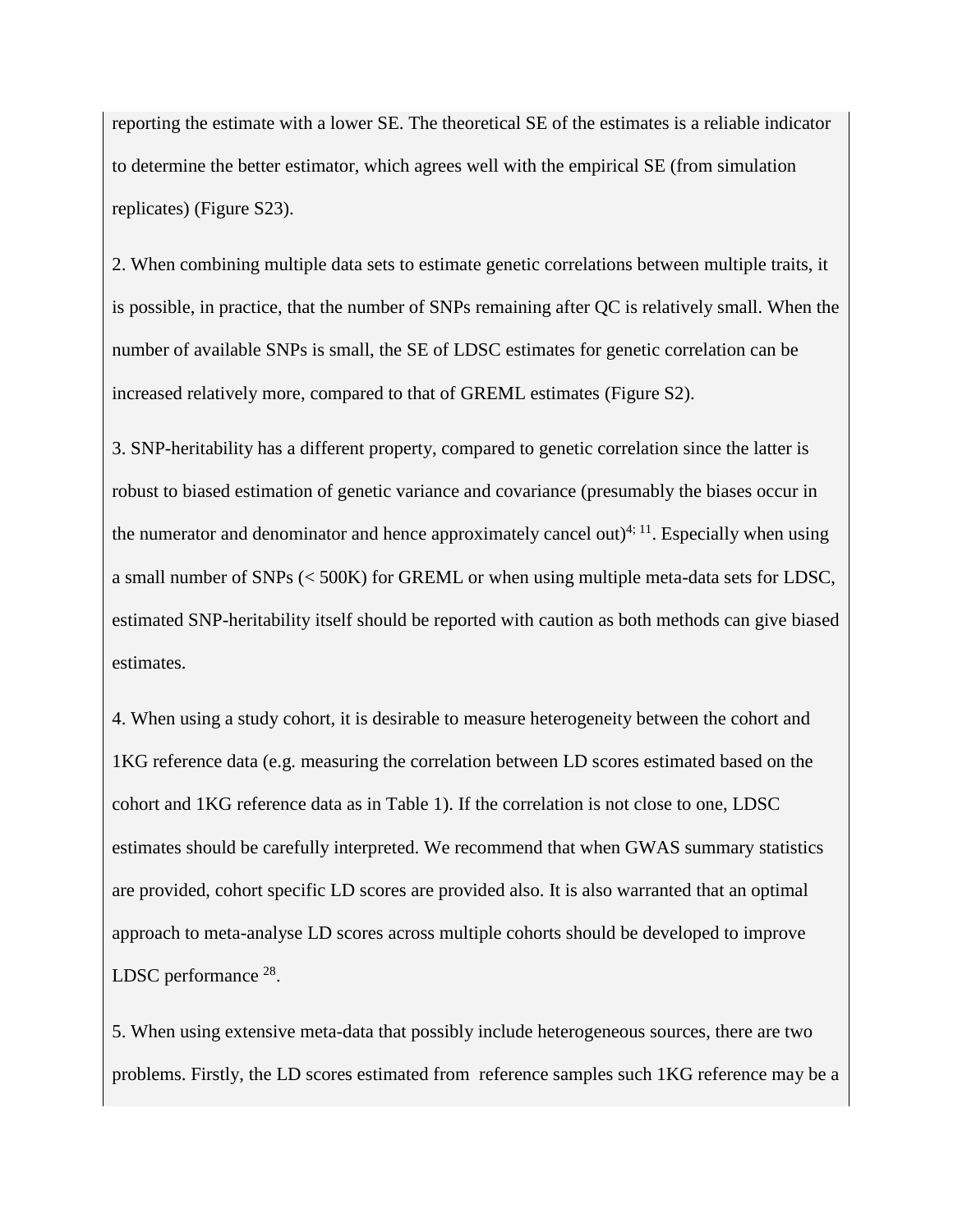poor representation of the LD scores of the heterogeneous meta-data, such that the accuracy of LDSC decreases. Second, the distribution of causal variants and pleiotropic effects may be different between heterogeneous sources such that the estimates can be biased (capturing only common effects between heterogeneous sources). This implies that LDSC estimates should be reported with caution when using extensive meta-data sets (Table 3).

6. One of advantages of having access to individual-level genotype data comes when more detailed analyses are required, such as genomic partitioning analyses. As shown in Figure 4, a GREML genomic partitioning analysis reveals a significant negative genetic correlation between SCZ and height for the regulatory region, which genome-wide GREML or LDSC approach has less power to detect.

LDSC and GREML are the methods that have been widely used in estimating genetic correlation, shedding light on the shared genetic architecture of complex traits, based on genome-wide SNPs. Two critical parameters for assessing methods are bias (whether the estimates over replicated analyses differ from the true value) and accuracy (reflected by the standard error of the estimate). Although the property of the accuracy of GREML has been thoroughly studied and tested <sup>29; 30</sup>, that of LDSC has not been sufficiently investigated. In this report, we compare the accuracy of GREML and LDSC estimates based on various scenarios using simulated as well as real data sets, and draw simple but useful guidelines (Box 1).

Both GREML and LDSC are methods that aim to estimate the same genetic correlation parameter based on genetic variants across the allelic spectrum as defined earlier and the definition is invariant across the methods. The estimates from both GREML and LDSC are valid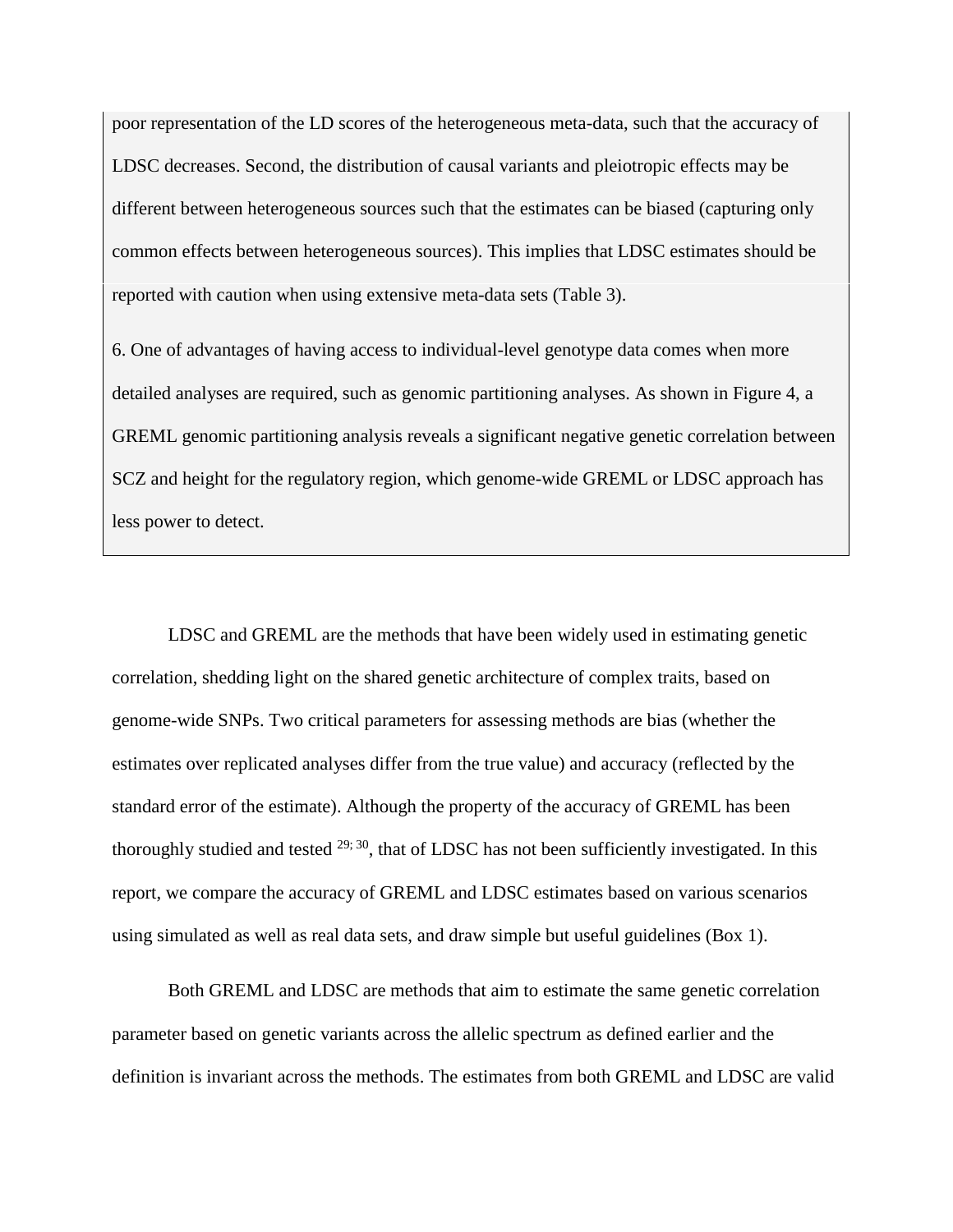if all required assumptions are met. GREML estimates variance/covariance components based on genetic covariance structure estimated from available (in-sample) individual genotypes; whereas LDSC estimates variance/covariance components based on association test statistics corrected for LD structure inferred from the markers in the reference panel (e.g. 1KG of the same ethnicity). The underlying assumption is that the samples generating the GWAS summary statistics are drawn from the same population as the samples generating the LDSC statistics, but here we showed that there can be LD-structure (LD-scores) differences between in-sample and reference data, which impacts parameter estimations (Tables 1 and 2 and Figure S10).

The reduced computing burden of LDSC over GREML makes it the method of choice for generating a quick overview of the genetic relationship between disorders (Table S4). However, our results suggest that important associations could be overlooked. For example, Bulik-Sullivan et al.<sup>11</sup> reported a negative genetic correlation between BMI and SCZ estimated by LDSC (Estimate =  $-0.095$ , SE = 0.025 with p-value = 1.75E-4) which was not significant after Bonferroni correction for the multiple testing. Because of the limited power from LDSC analysis, the shared genetic architecture between BMI and SCZ, perhaps, has had less attention than it is due. We confirmed the negative genetic correlation between BMI and SCZ with a greater confidence (Estimate =  $-0.136$ , p-value =  $4.54E-15$ ) using GREML. A second example is in analyses investigating the shared genetic architecture between height and SCZ, in which epidemiological evidence points to a negative association  $31$ , supported by genetic analyses  $32$ . However, there was no evidence of genetic correlation between height and SCZ in wholegenome level analyses of Bulik-Sullivan et al.  $^{11}$  (Estimate = -0.002, SE = 0.022). We used a GREML genomic partitioning analysis and found a significant negative genetic correlation between height and SCZ for the regulatory region (Figure 4). It was noted that the regulatory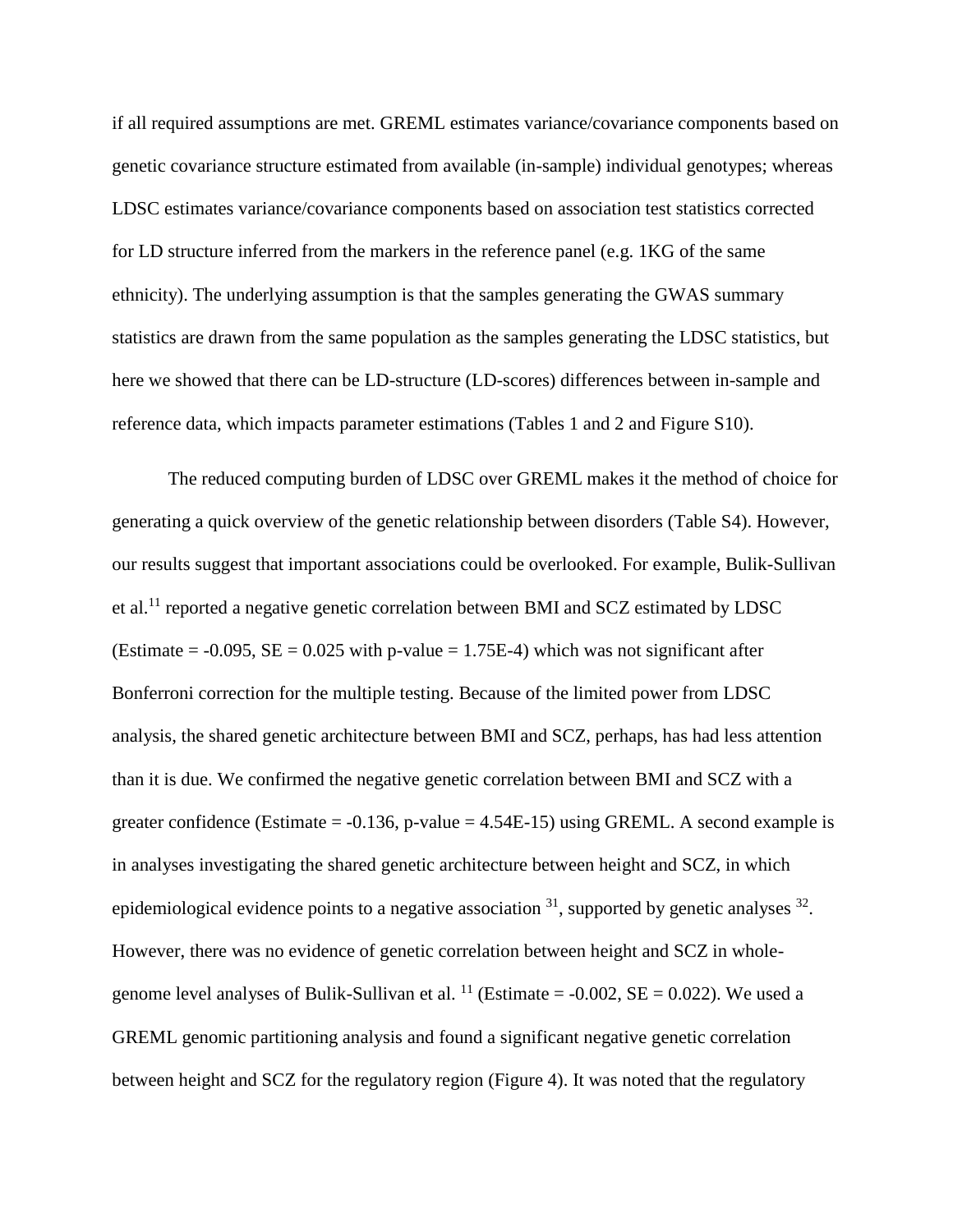region was highly enriched for height (Estimate  $= 0.094$ , p-value  $= 7.60E-92$  in Table S3), which intuitively supports a significant genetic correlation with SCZ for the region. As shown in Figure 3 and Figure S15, the GREML estimate was closer to the true values with a lower SE than LDSC or sLDSC estimate in simulated data. For the real data analyses (Table S3), GREML had more accurate SNP-heritability estimates (lower SE) than sLDSC. Moreover, the sum of each category matched well with the estimate of the whole-genome for GREML whereas this was not the case for sLDSC (Tables S3).

Here we focused on genetic correlation estimates, and did not consider a number of alternative approaches that have been explored in detail for estimation of SNP-heritability, e.g. LDAK approach<sup>33</sup>, Weighted genomic relationship matrix<sup>34</sup>, MAF stratified<sup>29</sup> and LD-MAF stratified approaches <sup>35</sup>. It was beyond the scope of our study to assess if biasedness and accuracy can be improved with these methods, although a general observation is that biases in SNP-heritability estimation can 'cancel' in estimates of genetic correlations, as biases impact both the numerator and denominator of the genetic correlation quotient<sup>4; 11</sup>. We note that while under review, two new methods to estimate stratified genetic correlations via GWAS summary statistics  $36$ ;  $37$  have been published as alternatives to sLDSC. Those approaches also need external reference samples to infer LD-structure in the actual sample, implying the same problem as for LDSC (#4 and 5 in Box 1). However, to partially address this problem one method  $36$ achieves smaller standard errors than sLDSC through a block diagonalization of the LD matrix. A further study is needed to make explicit comparisons with GREML.

In conclusion, LDSC may be the best tool for a massive analysis of multiple sets of GWAS summary statistics in estimating genetic correlation between complex traits, because of its low computing burden and because summary statistics may be available for much larger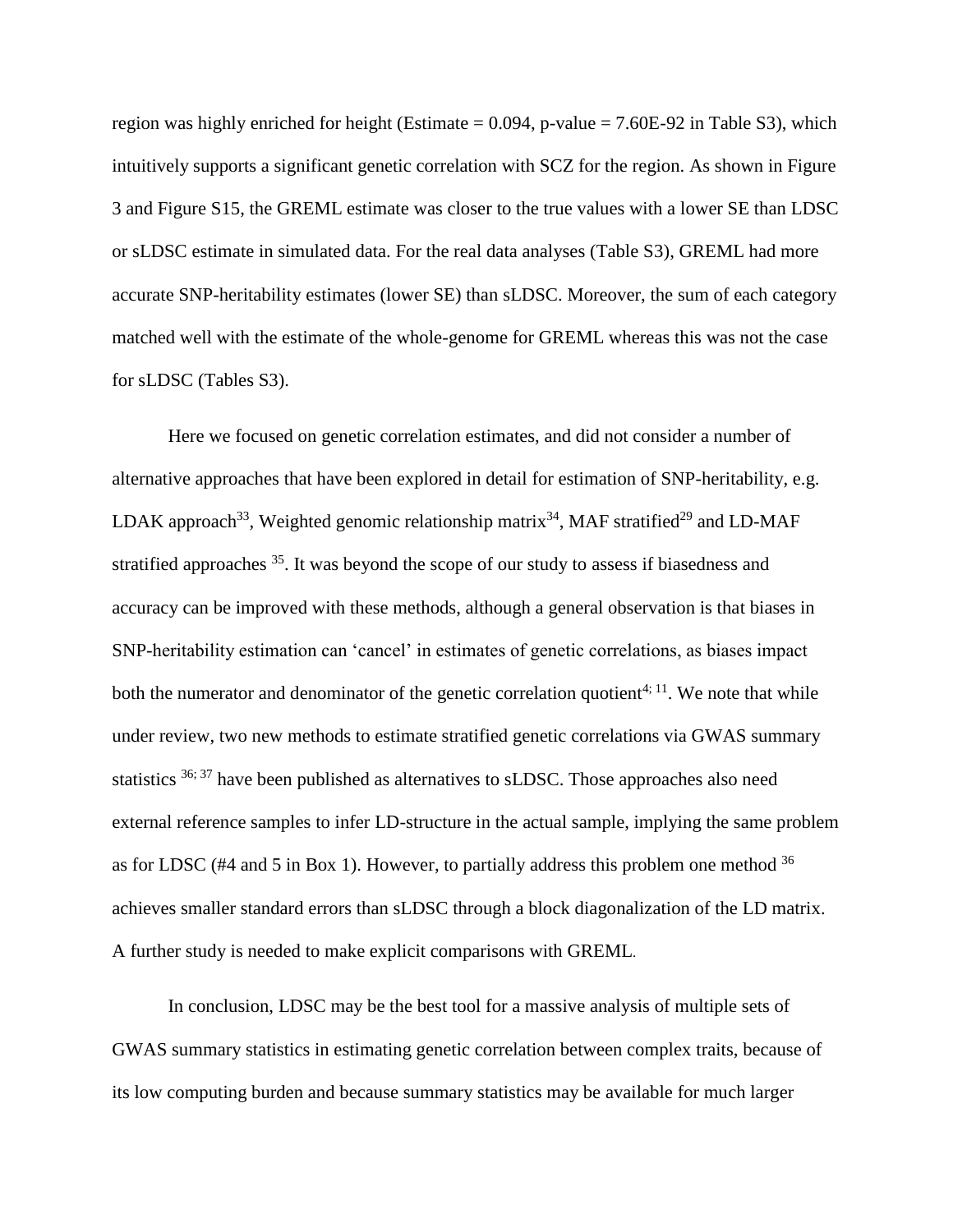sample sizes than those with individual genotype data. However, LDSC estimates should be carefully interpreted, considering the summary points (Box 1). Any interesting findings from LDSC analyses should be followed up, where possible, with more detailed analyses using individual genotype data and with GREML methods, even though sample sizes with individual genotype data may be smaller.

## SUPPLEMENTAL DATA DESCRIPTION

The Supplemental Data include 23 figures, four tables, supplementary methods, consortium members and affiliations, and supplementary references.

#### CONSORTIA

The members of the Schizophrenia Working Group of the Psychiatric Genomics Consortium are Stephan Ripke, Benjamin M. Neale, Aiden Corvin, James T. R. Walters, Kai-How Farh, Peter A. Holmans, Phil Lee, Brendan Bulik-Sullivan, David A. Collier, Hailiang Huang, Tune H. Pers, Ingrid Agartz, Esben Agerbo, Margot Albus, Madeline Alexander, Farooq Amin, Silviu A. Bacanu, Martin Begemann, Richard A. Belliveau Jr, Judit Bene, Sarah E. Bergen, Elizabeth Bevilacqua, Tim B. Bigdeli, Donald W. Black, Richard Bruggeman, Nancy G. Buccola, Randy L. Buckner, William Byerley, Wiepke Cahn, Guiqing Cai, Dominique Campion, Rita M. Cantor, Vaughan J. Carr, Noa Carrera, Stanley V. Catts, Kimberly D. Chambert, Raymond C. K. Chan, Ronald Y. L. Chen, Eric Y. H. Chen, Wei Cheng, Eric F. C. Cheung, Siow Ann Chong, C. Robert Cloninger, David Cohen, Nadine Cohen, Paul Cormican, Nick Craddock, James J. Crowley, David Curtis, Michael Davidson, Kenneth L. Davis, Franziska Degenhardt, Jurgen Del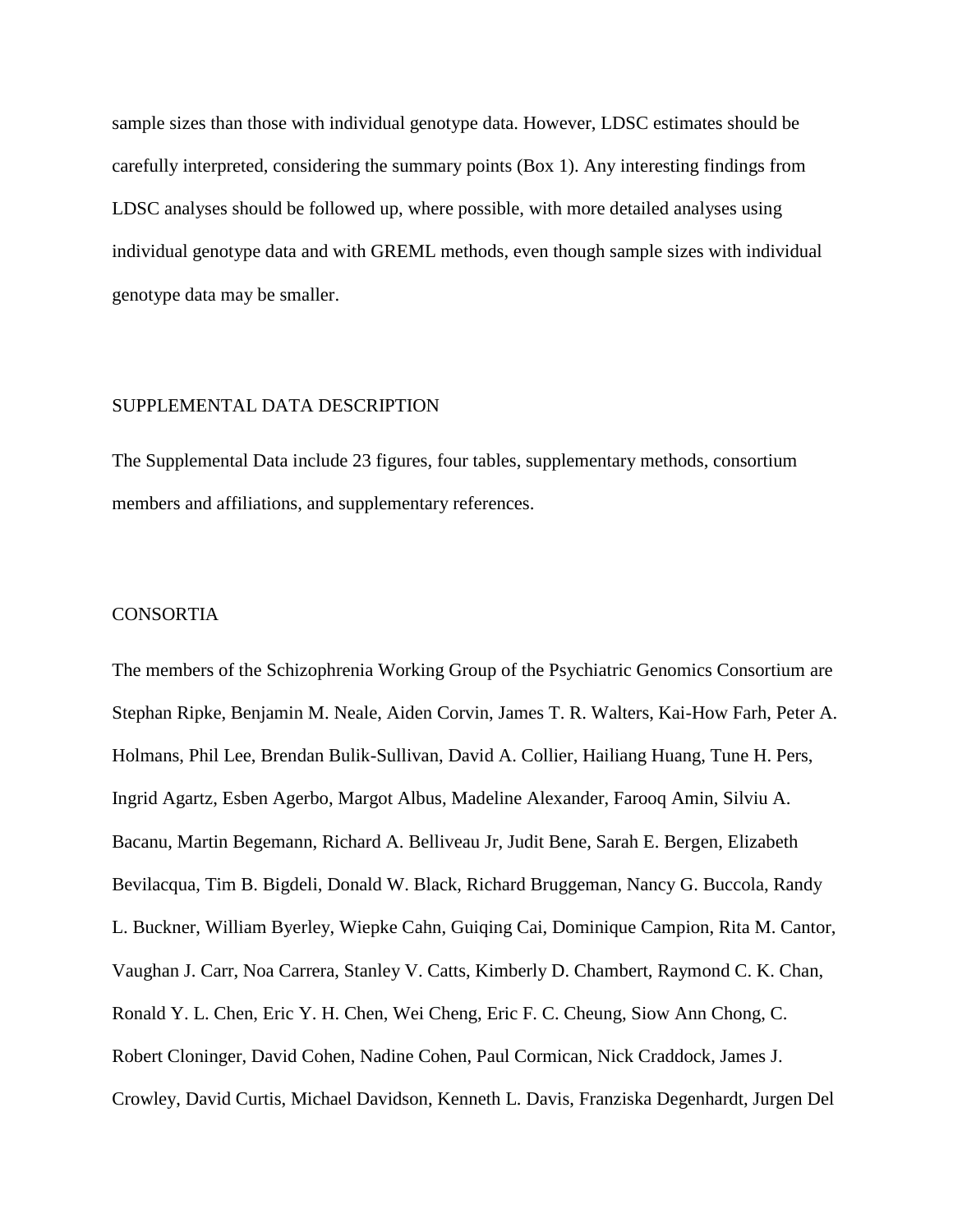Favero, Ditte Demontis, Dimitris Dikeos, Timothy Dinan, Srdjan Djurovic, Gary Donohoe, Elodie Drapeau, Jubao Duan, Frank Dudbridge, Naser Durmishi, Peter Eichhammer, Johan Eriksson, Valentina Escott-Price, Laurent Essioux, Ayman H. Fanous, Martilias S. Farrell, Josef Frank, Lude Franke, Robert Freedman, Nelson B. Freimer, Marion Friedl, Joseph I. Friedman, Menachem Fromer, Giulio Genovese, Lyudmila Georgieva, Ina Giegling, Paola Giusti-Rodrı´guez, Stephanie Godard, Jacqueline I. Goldstein, Vera Golimbet, Srihari Gopal, Jacob Gratten, Lieuwe de Haan, Christian Hammer, Marian L. Hamshere, Mark Hansen, Thomas Hansen, Vahram Haroutunian, Annette M. Hartmann, Frans A. Henskens, Stefan Herms, Joel N. Hirschhorn, Per Hoffmann, Andrea Hofman, Mads V. Hollegaard, David M. Hougaard, Masashi Ikeda, Inge Joa, Antonio Juliá, René S. Kahn, Luba Kalaydjieva, Sena Karachanak-Yankova, Juha Karjalainen, David Kavanagh, Matthew C. Keller, James L. Kennedy, Andrey Khrunin, Yunjung Kim, Janis Klovins, James A. Knowles, Bettina Konte, Vaidutis Kucinskas, Zita Ausrele Kucinskiene, Hana Kuzelova-Ptackova, Anna K. Kähler, Claudine Laurent, Jimmy Lee Chee Keong, Sophie E. Legge, Bernard Lerer, Miaoxin Li, Tao Li, Kung-Yee Liang, Jeffrey Lieberman, Svetlana Limborska, Carmel M. Loughland, Jan Lubinski, Jouko Lönnqvist, Milan Macek Jr, Patrik K. E. Magnusson, Brion S. Maher, Wolfgang Maier, Jacques Mallet, Sara Marsal, Manuel Mattheisen, Morten Mattingsda, Robert W. McCarley, Colm McDonald, Andrew M. McIntosh, Sandra Meier, Carin J. Meijer, Bela Melegh, Ingrid Melle, Raquelle I. Mesholam-Gately, Andres Metspalu, Patricia T. Michie, Lili Milani, Vihra Milanova, Younes Mokrab, Derek W. Morris, Ole Mors, Kieran C. Murphy, Robin M. Murray, Inez Myin-Germeys, Bertram Müller-Myhsok, Mari Nelis, Igor Nenadic, Deborah A. Nertney, Gerald Nestadt, Kristin K. Nicodemus, Liene Nikitina-Zake, Laura Nisenbaum, Annelie Nordin, Eadbhard O'Callaghan, Colm O'Dushlaine, F. Anthony O'Neill, Sang-Yun Oh, Ann Olinc, Line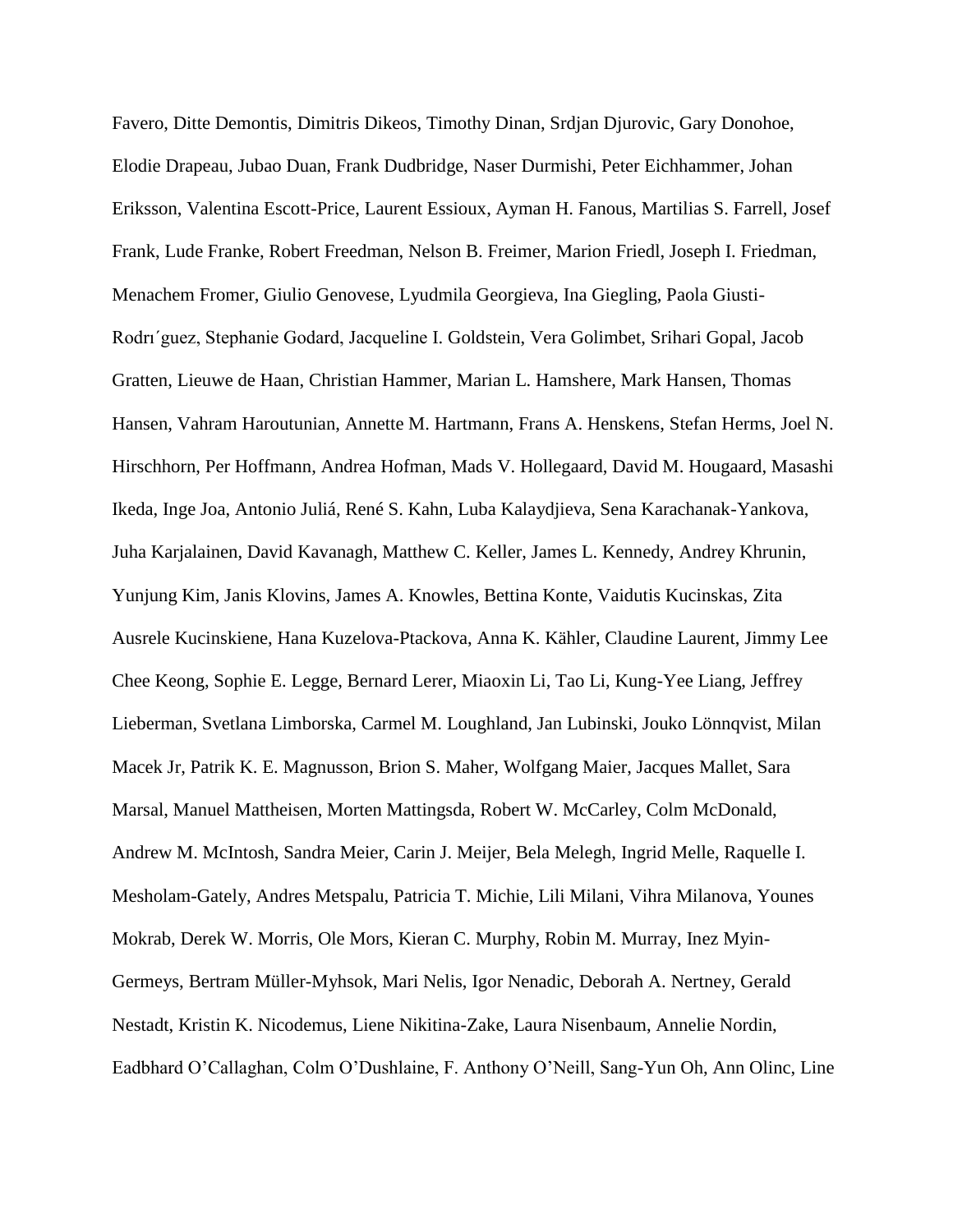Olsen, Jim Van Os, Psychosis Endophenotypes International Consortium, Christos Pantelis, George N. Papadimitriou, Sergi Papio, Elena Parkhomenko, Michele T. Pato, Tiina Paunio, Milica Pejovic-Milovancevic, Diana O. Perkins, Olli Pietiläinenl, Jonathan Pimm, Andrew J. Pocklington, John Powell, Alkes Price, Ann E. Pulver, Shaun M. Purcell, Digby Quested, Henrik B. Rasmussen, Abraham Reichenberg, Mark A. Reimers, Alexander L. Richards, Joshua L. Roffman, Panos Roussos, Douglas M. Ruderfer, Veikko Salomaa, Alan R. Sanders, Ulrich Schall, Christian R. Schubert, Thomas G. Schulze, Sibylle G. Schwab, Edward M. Scolnick, Rodney J. Scott, Larry J. Seidman, Jianxin Shi, Engilbert Sigurdsson, Teimuraz Silagadze, Jeremy M. Silverman, Kang Sim, Petr Slominsky, Jordan W. Smoller, Hon-Cheong So, Chris C. A. Spencer, Eli A. Stah, Hreinn Stefansson, Stacy Steinberg, Elisabeth Stogmann, Richard E. Straub, Eric Strengman, Jana Strohmaier, T. Scott Stroup, Mythily Subramaniam, Jaana Suvisaari, Dragan M. Svrakic, Jin P. Szatkiewicz, Erik Söderman, Srinivas Thirumalai, Draga Toncheva, Sarah Tosato, Juha Veijola, John Waddington, Dermot Walsh, Dai Wang, Qiang Wang, Bradley T. Webb, Mark Weiser, Dieter B. Wildenauer, Nigel M. Williams, Stephanie Williams, Stephanie H. Witt, Aaron R. Wolen1, Emily H. M. Wong, Brandon K. Wormley, Hualin Simon Xi, Clement C. Zai, Xuebin Zheng, Fritz Zimprich, Kari Stefansson, Peter M. Visscher, Wellcome Trust Case-Control Consortium, Rolf Adolfsson, Ole A. Andreassen, Douglas H. R. Blackwood, Elvira Bramon, Joseph D. Buxbaum, Anders D. Børglum, Sven Cichon, Ariel Darvasi, Enrico Domenici, Hannelore Ehrenreich, Tõnu Esko, Pablo V. Gejman, Michael Gill, Hugh Gurling, Christina M. Hultman, Nakao Iwata, Assen V. Jablensky, Erik G. Jönsson, Kenneth S. Kendler, George Kirov, Jo Knight, ToddLencz, Douglas F. Levinson, Qingqin S. Li, Jianjun Liu, Anil K. Malhotra, Steven A. McCarrol, Andrew McQuillin,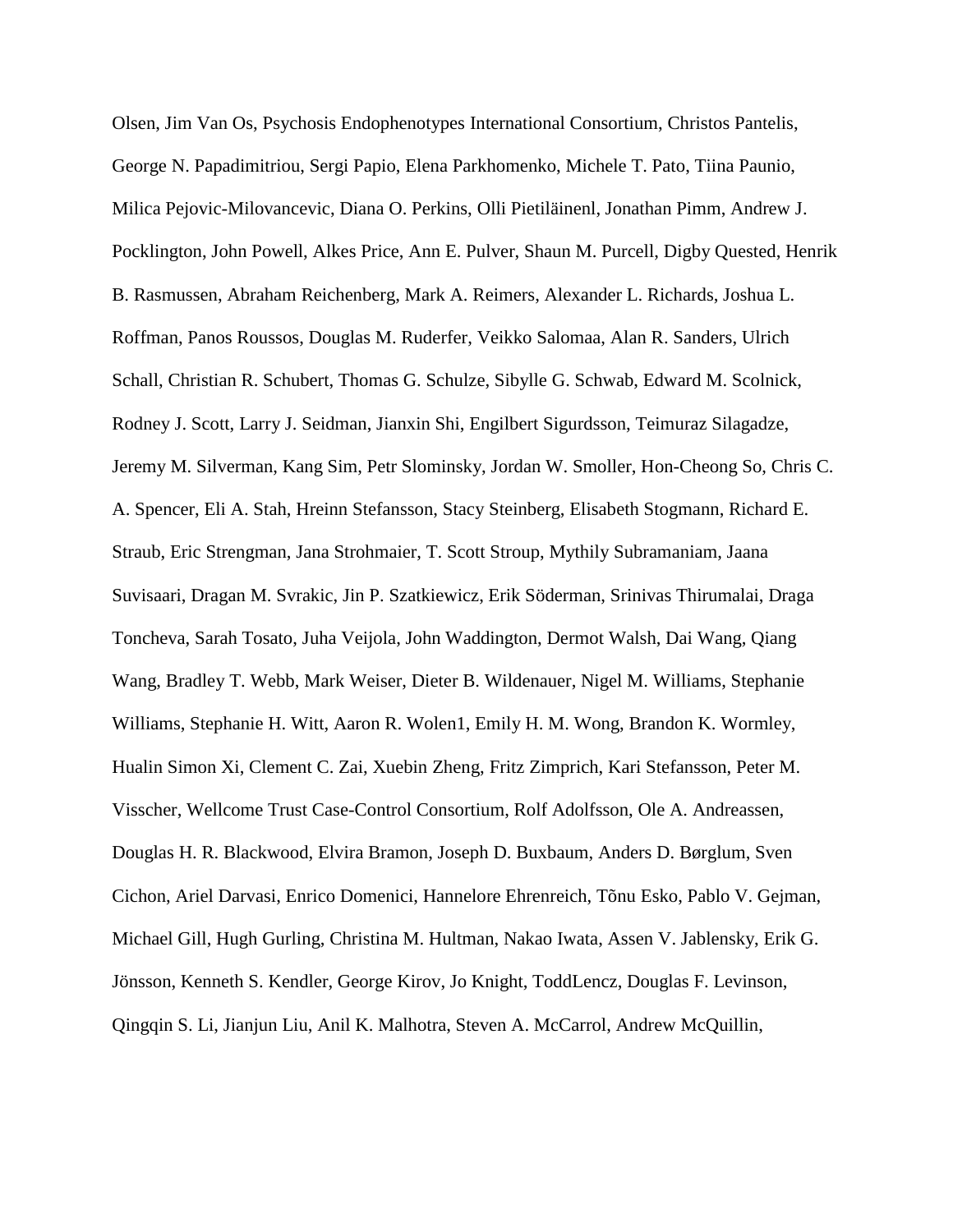Jennifer L. Moran, Preben B. Mortensen, Bryan J. Mowry, Markus M. Nöthen, Roel A. Ophoff, Michael J. Owen, Aarno Palotie, Carlos N. Pato,Tracey L. Petryshen, Danielle Posthuma, Marcella Rietsche, Brien P. Riley, Dan Rujescu, Pak C. Sham, Pamela Sklar, David St Clair, Daniel R. Weinberger, Jens R. Wendland, Thomas Werge, Mark J. Daly,Patrick F. Sullivan & Michael C. O'Donovan

# ACKNOWLEDGEMENTS

This research is supported by the Australian National Health and Medical Research Council (1080157, 1087889), and the Australian Research Council (DP160102126, FT160100229). This research has been conducted using the UK Biobank Resource. UK Biobank [\(http://www.ukbiobank.ac.uk\)](http://www.ukbiobank.ac.uk/) Research Ethics Committee (REC) approval number is 11/NW/0382. Our reference number approved by UK Biobank is 14575. GERA data came from a grant, the Resource for Genetic Epidemiology Research in Adult Health and Aging (RC2 AG033067; Schaefer and Risch, PIs) awarded to the Kaiser Permanente Research Program on Genes, Environment, and Health (RPGEH) and the UCSF Institute for Human Genetics. The RPGEH was supported by grants from the Robert Wood Johnson Foundation, the Wayne and Gladys Valley Foundation, the Ellison Medical Foundation, Kaiser Permanente Northern California, and the Kaiser Permanente National and Northern California Community Benefit Programs. The RPGEH and the Resource for Genetic Epidemiology Research in Adult Health and Aging are described in the following publication, Schaefer C., et al., The Kaiser Permanente Research Program on Genes, Environment and Health: Development of a Research Resource in a Multi-Ethnic Health Plan with Electronic Medical Records, In preparation, 2013. This study makes use of data generated by the Wellcome Trust Case-Control Consortium. A full list of the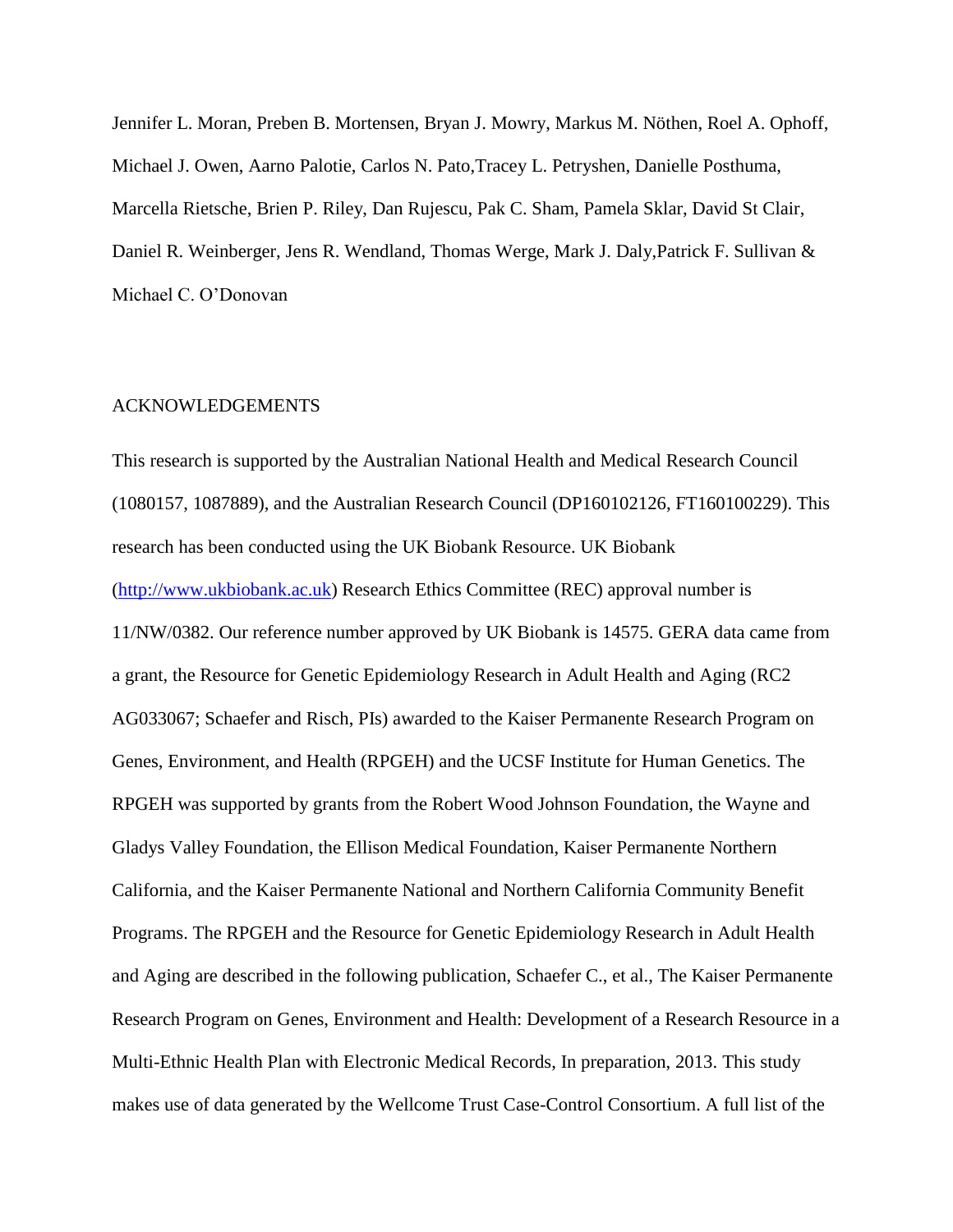investigators who contributed to the generation of the WTCCC data is available from www.wtccc.org.uk. Funding for the WTCCC project was provided by the Wellcome Trust under award 076113, 085475 and 090355.

# WEB RESOURCES

LDSC:<https://github.com/bulik/ldsc>

MTG2:<https://sites.google.com/site/honglee0707/mtg2>

PGC GWAS results: <http://www.med.unc.edu/pgc>

GIANT GWAS results:

[https://portals.broadinstitute.org/collaboration/giant/index.php/GIANT\\_consortium\\_data\\_files](https://portals.broadinstitute.org/collaboration/giant/index.php/GIANT_consortium_data_files)

UK Biobank: [http://www.ukbiobank.ac.uk](http://www.ukbiobank.ac.uk/)

WTCCC2:<https://www.wtccc.org.uk/ccc2/>

GERA: [https://www.ncbi.nlm.nih.gov/projects/gap/cgi-](https://www.ncbi.nlm.nih.gov/projects/gap/cgi-bin/study.cgi?study_id=phs000674.v2.p2s)

[bin/study.cgi?study\\_id=phs000674.v2.p2s](https://www.ncbi.nlm.nih.gov/projects/gap/cgi-bin/study.cgi?study_id=phs000674.v2.p2s)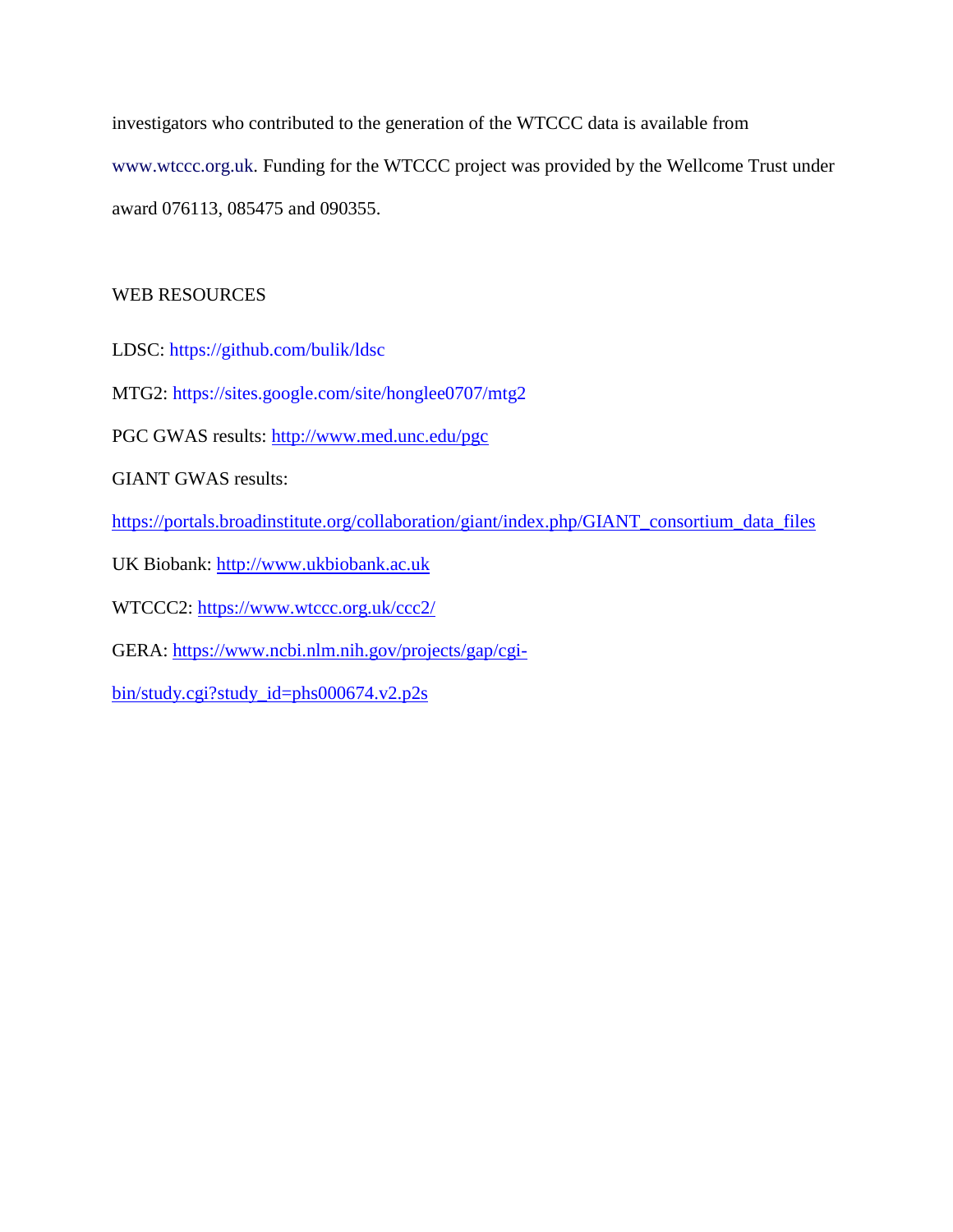## REFERENCE

- 1. Mehta, D., Tropf, F.C., Gratten, J., Bakshi, A., Zhu, Z., Bacanu, S.-A., Hemani, G., Magnusson, P.K.E., Barban, N., Esko, T., et al. (2016). Evidence for genetic overlap between schizophrenia and age at first birth in women. JAMA Psychiatry 73, 497-505.
- 2. Lee, S.H., Byrne, E.M., Hultman, C.M., Kähler, A., Vinkhuyzen, A.A.E., Ripke, S., Andreassen, O.A., Frisell, T., Gusev, A., Hu, X., et al. (2015). New data and an old puzzle: the negative association between schizophrenia and rheumatoid arthritis. International Journal of Epidemiology 44, 1706-1721.
- 3. Lee, S.H., DeCandia, T.R., Ripke, S., Yang, J., Sullivan, P.F., Goddard, M.E., Keller, M.C., Visscher, P.M., Wray, N.R., Genome-Wide, S.P., et al. (2012). Estimating the proportion of variation in susceptibility to schizophrenia captured by common SNPs. Nat Genet 44, 247-250.
- 4. Lee, S.H., Yang, J., Goddard, M.E., Visscher, P.M., and Wray, N.R. (2012). Estimation of pleiotropy between complex diseases using single-nucleotide polymorphism-derived genomic relationships and restricted maximum likelihood. Bioinformatics 28, 2540-2542.
- 5. Harville, D.A. (1977). Maximum likelihood approaches to variance component estimation and to related problems. Journal of the American Statistical Association 72, 320-338.
- 6. Patterson, H.D., and Thompson, R. (1971). Recovery of Inter-Block Information when Block Sizes are Unequal. Biometrika 58, 545-554.
- 7. Neale, M., and Cardon, L. (2013). Methodology for genetic studies of twins and families.(Springer Science & Business Media).
- 8. VanRaden, P.M. (2008). Efficient Methods to Compute Genomic Predictions. Journal of Dairy Science 91, 4414-4423.
- 9. Yang, J., Lee, S.H., Goddard, M.E., and Visscher, P.M. (2011). GCTA: A tool for genome-wide complex trait analysis. American Journal of Human Genetics 88, 76-82.
- 10. Bulik-Sullivan, B.K., Loh, P.-r., Finucane, H.K., Ripke, S., Yang, J., Schizophrenia Working Group of the Psychiatric Genomics Consortium, Patterson, N., Daly, M.J., Price, A.L., and Neale, B.M. (2015). LD Score regression distinguishes confounding from polygenicity in genome-wide association studies. 47, 291-295.
- 11. Bulik-Sullivan, B., Finucane, H.K., Anttila, V., Gusev, A., Day, F.R., Loh, P.R., ReproGen Consortium, Psychiatric Genomics Consortium, Genetic Consortium for Anorexia of the Wellcome Trust Consortium, Duncan, L., et al. (2015). An Atlas of Genetic Correlations across Human Diseases and Traits. Natrure genetics 47, 1236-1241.
- 12. Zheng, J., Erzurumluoglu, A.M., Elsworth, B.L., Kemp, J.P., Howe, L., Haycock, P.C., Hemani, G., Tansey, K., Laurin, C., Pourcain, B.S., et al. (2017). LD Hub: a centralized database and web interface to perform LD score regression that maximizes the potential of summary level GWAS data for SNP heritability and genetic correlation analysis. Bioinformatics 33, 272-279.
- 13. Finucane, H.K., Bulik-sullivan, B., Gusev, A., Trynka, G., Reshef, Y., Loh, P.-r., Anttila, V., Xu, H., Zang, C., Farh, K., et al. (2015). Partitioning heritability by functional annotation using genome-wide association summary statistics. Nature genetics 47, 1228-1235.
- 14. Lee, S.H., and van der Werf, J. (2016). MTG2: An efficient algorithm for multivariate linear mixed model analysis based on genomic information. Bioinformatics 32, 1420-1422.
- 15. Maier, R., Moser, G., Chen, G.-B., Ripke, S., Absher, D., Agartz, I., Akil, H., Amin, F., Andreassen, Ole A., Anjorin, A., et al. (2015). Joint Analysis of Psychiatric Disorders Increases Accuracy of Risk Prediction for Schizophrenia, Bipolar Disorder, and Major Depressive Disorder. The American Journal of Human Genetics 96, 283-294.
- 16. Collins, R. (2012). What makes UK Biobank special? The Lancet 379, 1173-1174.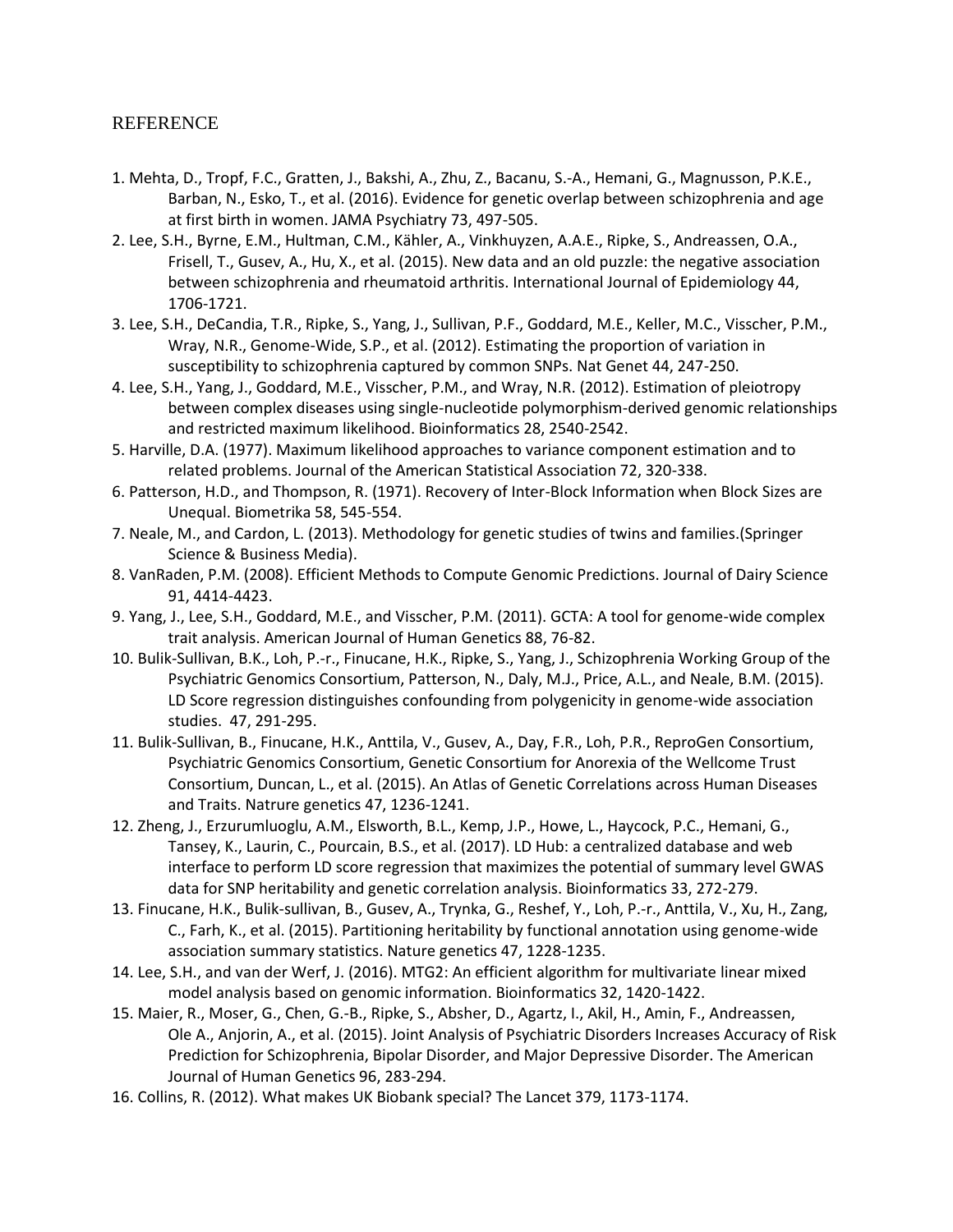- 17. Lynch, M., and Walsh, B. (1998). Genetics and analysis of quantitative traits.(Sinauer Sunderland, MA).
- 18. The International Multiple Sclerosis Genetics, C., Wellcome Trust Case Control, C., Sawcer, S., Hellenthal, G., Pirinen, M., Spencer, C.C.A., Patsopoulos, N.A., Moutsianas, L., Dilthey, A., Su, Z., et al. (2011). Genetic risk and a primary role for cell-mediated immune mechanisms in multiple sclerosis. Nature 476, 214-219.
- 19. Mells, G.F., Floyd, J.A.B., Morley, K.I., Cordell, H.J., Franklin, C.S., Shin, S.-Y., Heneghan, M.A., Neuberger, J.M., Donaldson, P.T., Day, D.B., et al. (2011). Genome-wide association study identifies 12 new susceptibility loci for primary biliary cirrhosis. Nature genetics 43, 329-332.
- 20. International Stroke Genetics Consortium, and Wellcome Trust Case Control Consortium. (2012). Genome-wide association study identifies a variant in HDAC9 associated with large vessel ischemic stroke. Nature genetics 44, 328-333.
- 21. Tsoi, L.C., Spain, S.L., Knight, J., Ellinghaus, E., Stuart, P.E., Capon, F., Ding, J., Li, Y., Tejasvi, T., Gudjonsson, J.E., et al. (2012). Identification of 15 new psoriasis susceptibility loci highlights the role of innate immunity. Nat Genet 44, 1341-1348.
- 22. Banda, Y., Kvale, M.N., Hoffmann, T.J., Hesselson, S.E., Ranatunga, D., Tang, H., Sabatti, C., Croen, L.A., Dispensa, B.P., Henderson, M., et al. (2015). Characterizing Race/Ethnicity and Genetic Ancestry for 100,000 Subjects in the Genetic Epidemiology Research on Adult Health and Aging (GERA) Cohort. Genetics 200, 1285-1295.
- 23. Lee, S.H., Weerasinghe, W.M.S.P., Wray, N.R., Goddard, M.E., and van der Werf, J.H.J. (2017). Using information of relatives in genomic prediction to apply effective stratified medicine. Scientific Reports 7, 42091.
- 24. Gusev, A., Lee, S.H., Trynka, G., Finucane, H., Vilhjálmsson, B.J., Xu, H., Zang, C., Ripke, S., Bulik-Sullivan, B., and Stahl, E. (2014). Partitioning heritability of regulatory and cell-type-specific variants across 11 common diseases. The American Journal of Human Genetics 95, 535-552.
- 25. Schizophrenia Working Group of the Psychiatric Genomics Consortium. (2014). Biological insights from 108 schizophrenia-associated genetic loci. Nature 511, 421-427.
- 26. Locke, A.E., Kahali, B., Berndt, S.I., Justice, A.E., Pers, T.H., Day, F.R., Powell, C., Vedantam, S., Buchkovich, M.L., and Yang, J. (2015). Genetic studies of body mass index yield new insights for obesity biology. Nature 518, 197-206.
- 27. Wood, A.R., Esko, T., Yang, J., Vedantam, S., Pers, T.H., Gustafsson, S., Chu, A.Y., Estrada, K., Luan, J.a., Kutalik, Z., et al. (2014). Defining the role of common variation in the genomic and biological architecture of adult human height. Nat Genet 46, 1173-1186.
- 28. Pasaniuc, B., and Price, A.L. (2016). Dissecting the genetics of complex traits using summary association statistics. Nature Reviews Genetics.
- 29. Lee, S.H., Yang, J., Chen, G.B., Ripke, S., Stahl, E.A., Hultman, C.M., Sklar, P., Visscher, P.M., Sullivan, P.F., Goddard, M.E., et al. (2013). Estimation of SNP heritability from dense genotype data. American Journal of Human Genetics 93, 1151-1155.
- 30. Speed, D., Hemani, G., Johnson, M.R., and Balding, D.J. (2012). Improved heritability estimation from genome-wide SNPs. American Journal of Human Genetics 91, 1011-1021.
- 31. Gunnell, D., Harrison, G., Whitley, E., Lewis, G., Tynelius, P., and Rasmussen, F. (2005). The association of fetal and childhood growth with risk of schizophrenia. Cohort study of 720,000 Swedish men and women. Schizophrenia research 79, 315-322.
- 32. Bacanu, S.-a., Chen, X., and Kendler, K.S. (2013). The genetic overlap between schizophrenia and height. Schizophrenia Research 151, 226-228.
- 33. Speed, D., Cai, N., The Ucleb Consortium, Johnson, M., Nejentsev, S., and Balding, D. (2016). Reevaluation of SNP heritability in complex human traits. bioRxiv, 074310.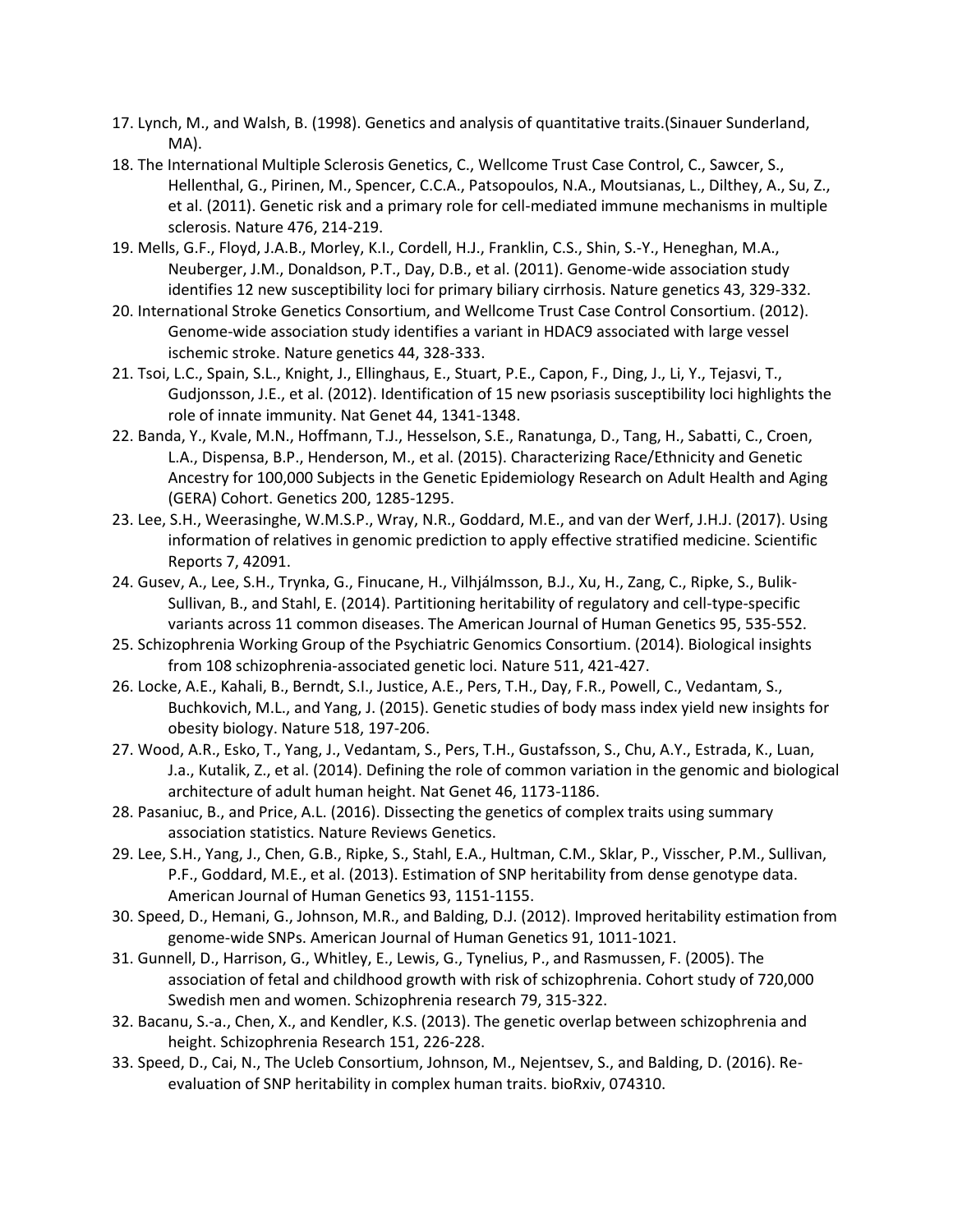- 34. de los Campos, G., Vazquez, A.I., Fernando, R., Klimentidis, Y.C., and Sorensen, D. (2013). Prediction of complex human traits using the genomic best linear unbiased predictor. PLoS genetics 9, e1003608-e1003608.
- 35. Yang, J., Bakshi, A., Zhu, Z., Hemani, G., Vinkhuyzen, A.A.E., Lee, S.H., Robinson, M.R., Perry, J.R.B., Nolte, I.M., and van Vliet-Ostaptchouk, J.V. (2015). Genetic variance estimation with imputed variants finds negligible missing heritability for human height and body mass index. Nature genetics 47, 1114.
- 36. Shi, H., Mancuso, N., Spendlove, S., and Pasaniuc, B. (2017). Local genetic correlation gives insights into the shared genetic architecture of complex traits. The American Journal of Human Genetics 101, 737-751.
- 37. Lu, Q., Li, B., Ou, D., Erlendsdottir, M., Powles, R.L., Jiang, T., Hu, Y., Chang, D., Jin, C., and Dai, W. (2017). A Powerful Approach to Estimating Annotation-Stratified Genetic Covariance via GWAS Summary Statistics. The American Journal of Human Genetics 101, 939-964.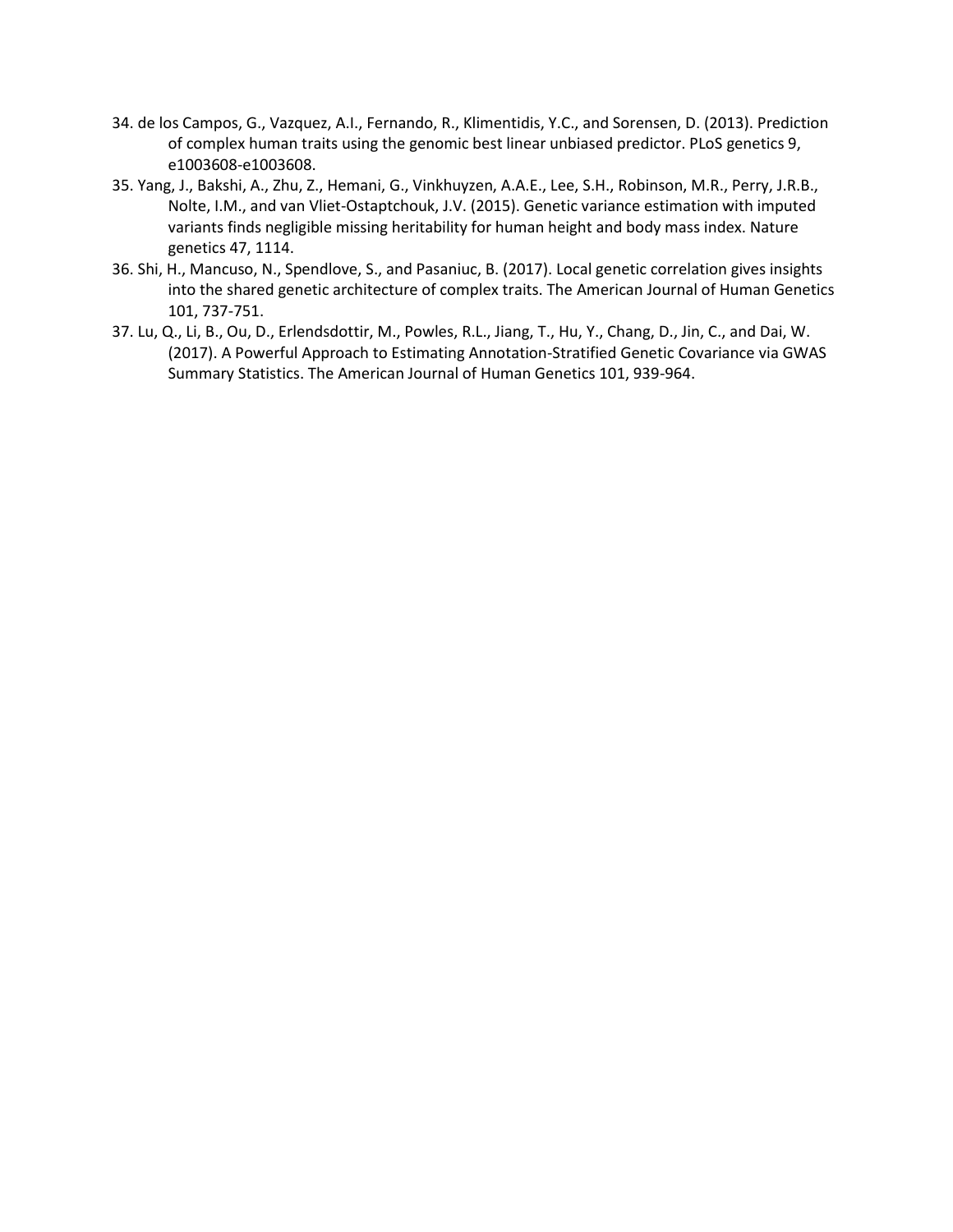# FIGURE TITLES AND LEGENDS



#### **Figure 1. The ratio of SE of LDSC estimate to that of GREML estimate using simulated**

#### **phenotypes based on UK Biobank genotypes.**

Bars are 95% CI based on 100 replicates. The unit for the number of SNPs is thousand. This result was based on 858K SNPs (after QC) and 10,000 individuals that were randomly selected from UK Biobank. SNPs in each bin were randomly drawn from the 858K SNPs independently. The number of causal SNPs was 10,000 that were randomly selected in each bin. The true simulated value for the genetic correlation was 0.6 and that for the heritability was 0.5 for both traits. Overlap (0%, 10% and 20%) stands for the percentage of overlapping individuals in the first and second traits.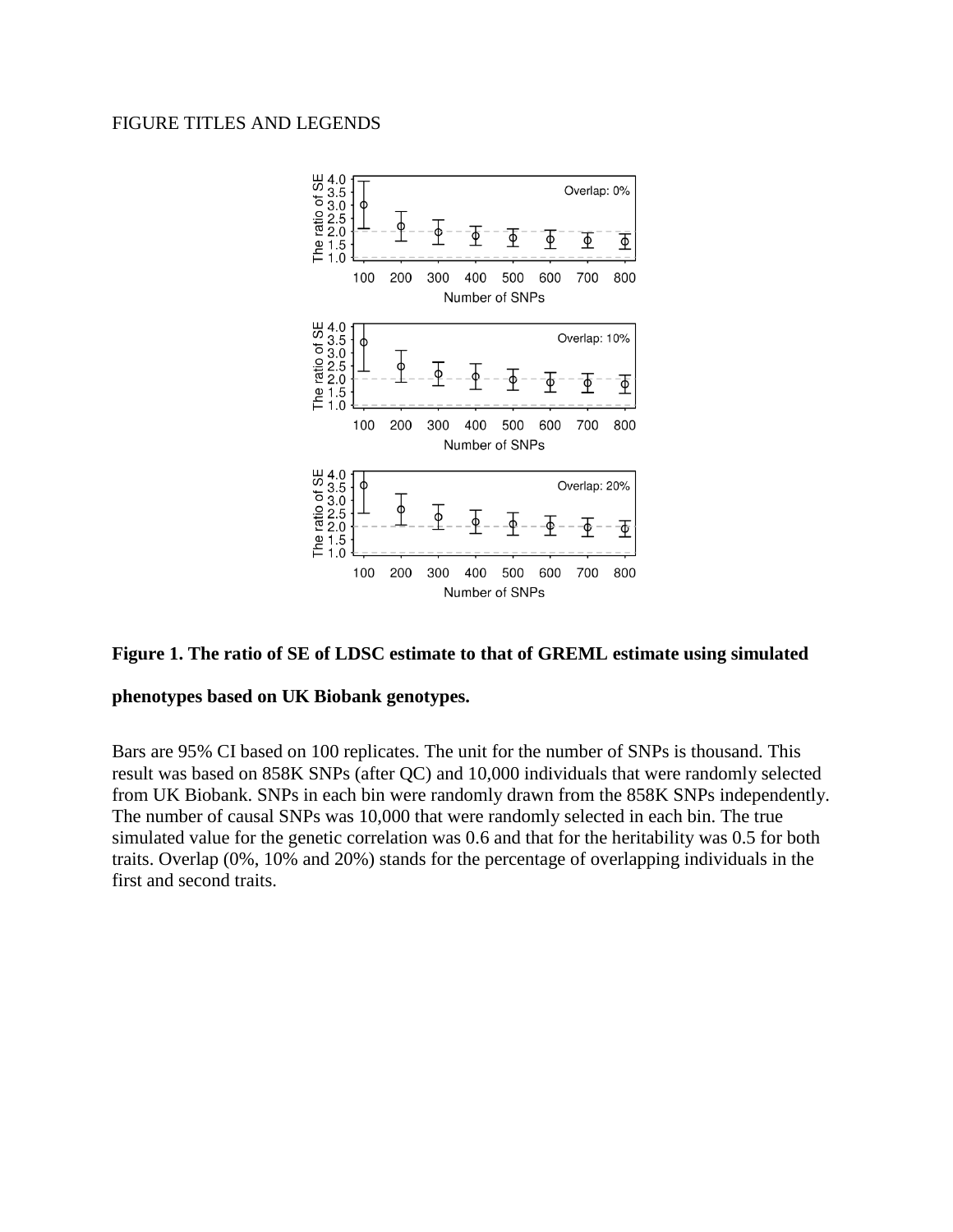



# **intercept) based on different genetic data sets.**

Simulation was based on 10,000 individuals that were randomly selected from UKBB, WTCCC2, GERA and UKBBr (the raw genotype of UKBB), with 858K, 432K, 239K, and 124K SNPs, respectively. Bars are 95% CI based on 100 replicates. Overlap (0%, 10% and 20%) stands for the percentage of overlapping individuals in the first and second traits. The grey dashed line stands for the true simulated genetic correlation 0.6.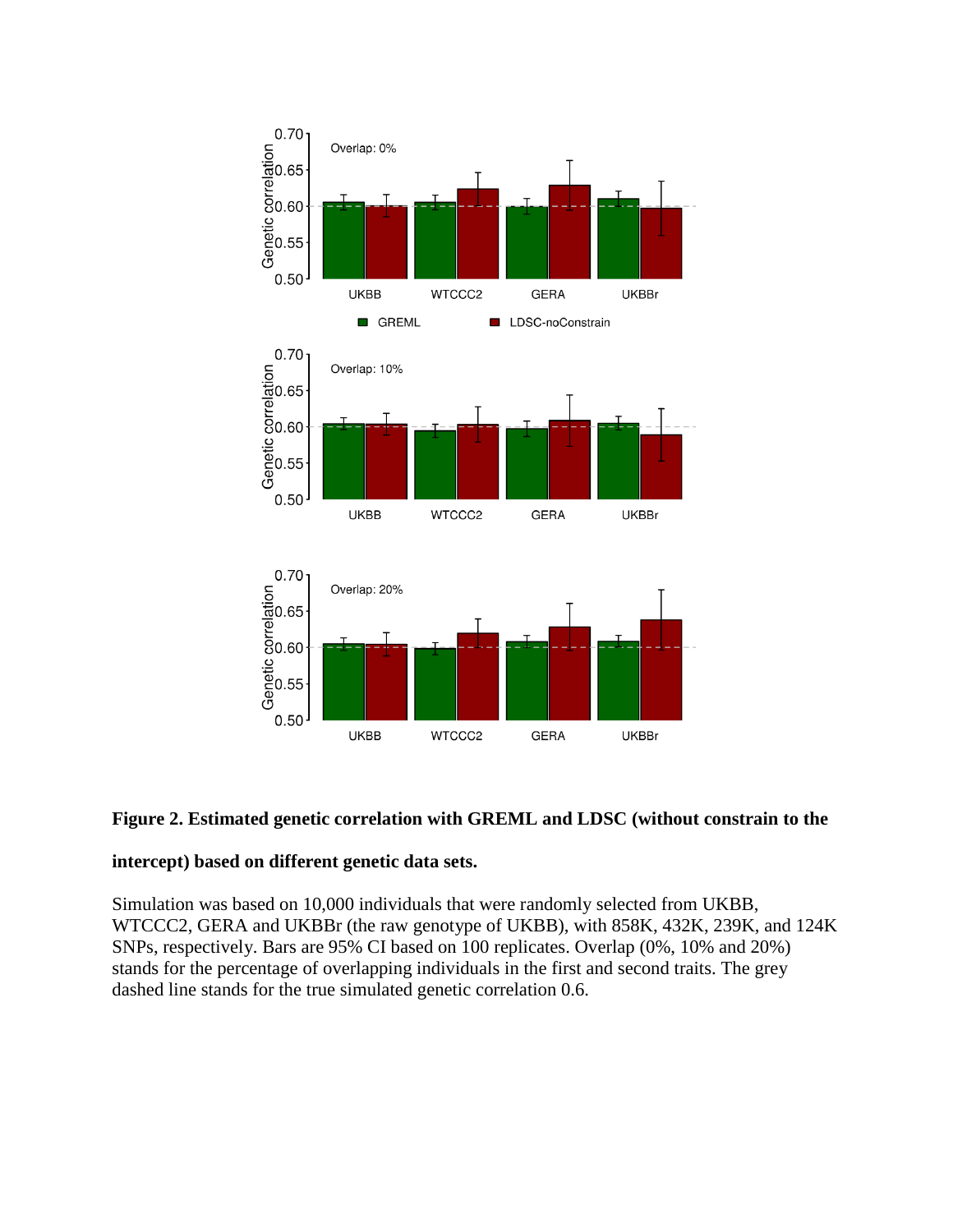

#### **Figure 3. Estimated genetic correlation of simulated data based on a genomic partitioning**

#### **model.**

Simulation was based on 10,000 individuals that were randomly selected from UKBB with 858K SNP. Based on Gusev et al.<sup>24</sup>, the 858K SNPs across the genome were stratified as two categories: DHS (194K SNPs with 2268 causal SNPs) and non-DHS (664K SNPs with 7732 causal SNPs). The genetic correlation for the simulated phenotypes between the first and second traits was 0.6 and -0.6 in DHS and non-DHS region, respectively. Bars are 95% CI based on 100 replicates. LDSC-CEU: Using LD-scores estimated from 1KG reference data. LDSC-OWN: Using LD-scores estimated from UKBB. sLDSC-CEU: Using stratified LD-scores estimated from 1KG reference data. sLDSC-OWN: Using stratified LD-scores estimated from UKBB. The presented results were based on 0% overlapping samples between the first and second traits and those based on other scenarios (e.g. 10% and 20%) are presented in Table S1.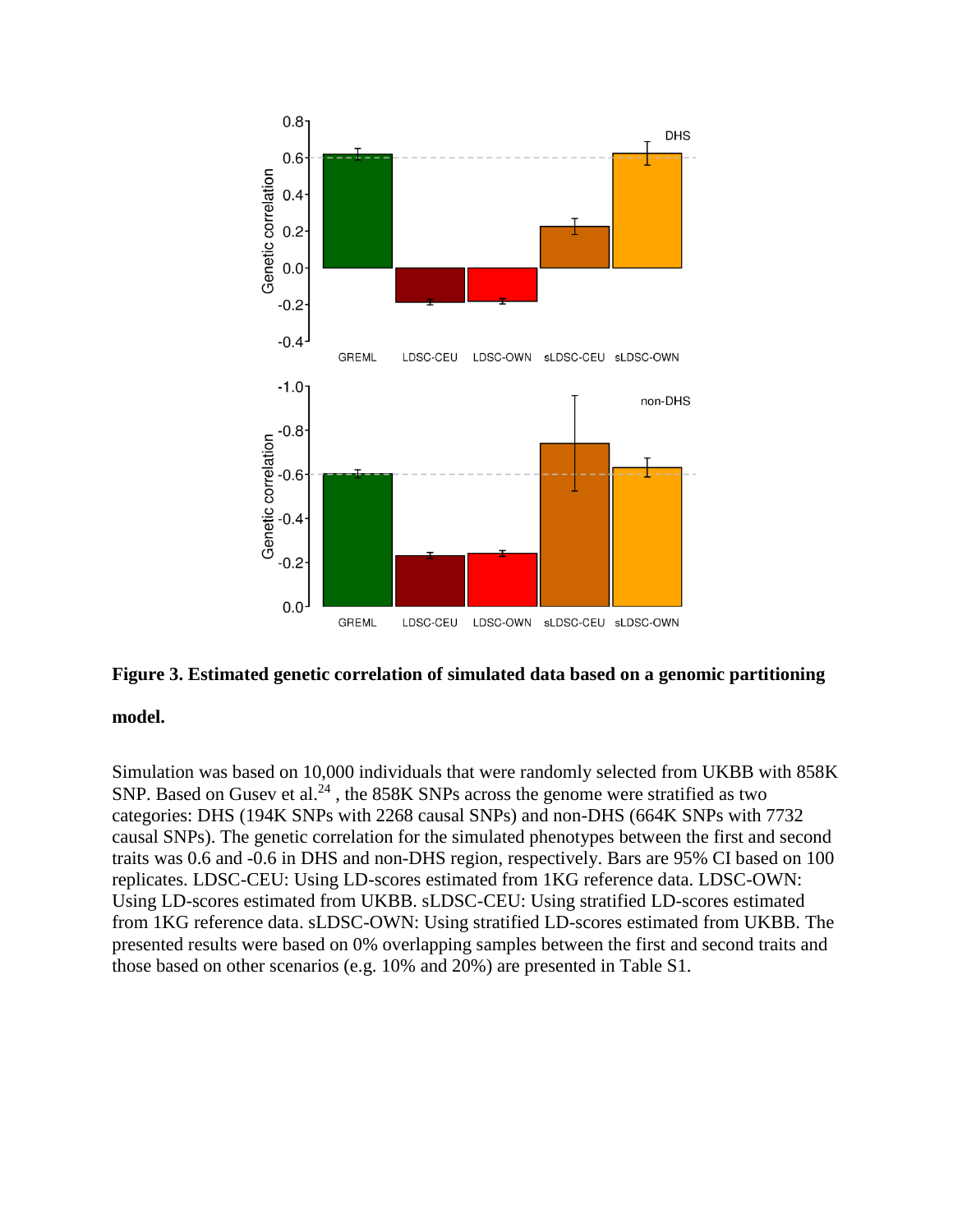

# **Figure 4. Genetic correlation between SCZ and height and heritability based on SNPs in**

# **partitioned genomic regions estimated with GREML.**

A joint model was applied by fitting four genomic relationship matrices simultaneously, each estimated based on the set of SNPs belong to each of the functional categories (regulatory, intron, intergene and DHS). The bars are standard errors. P-value for the estimate significantly different from 0 was 0.0028, 0.52, 0.91 and 0.67 for regulatory, intronic, intergenic and DHS region, respectively.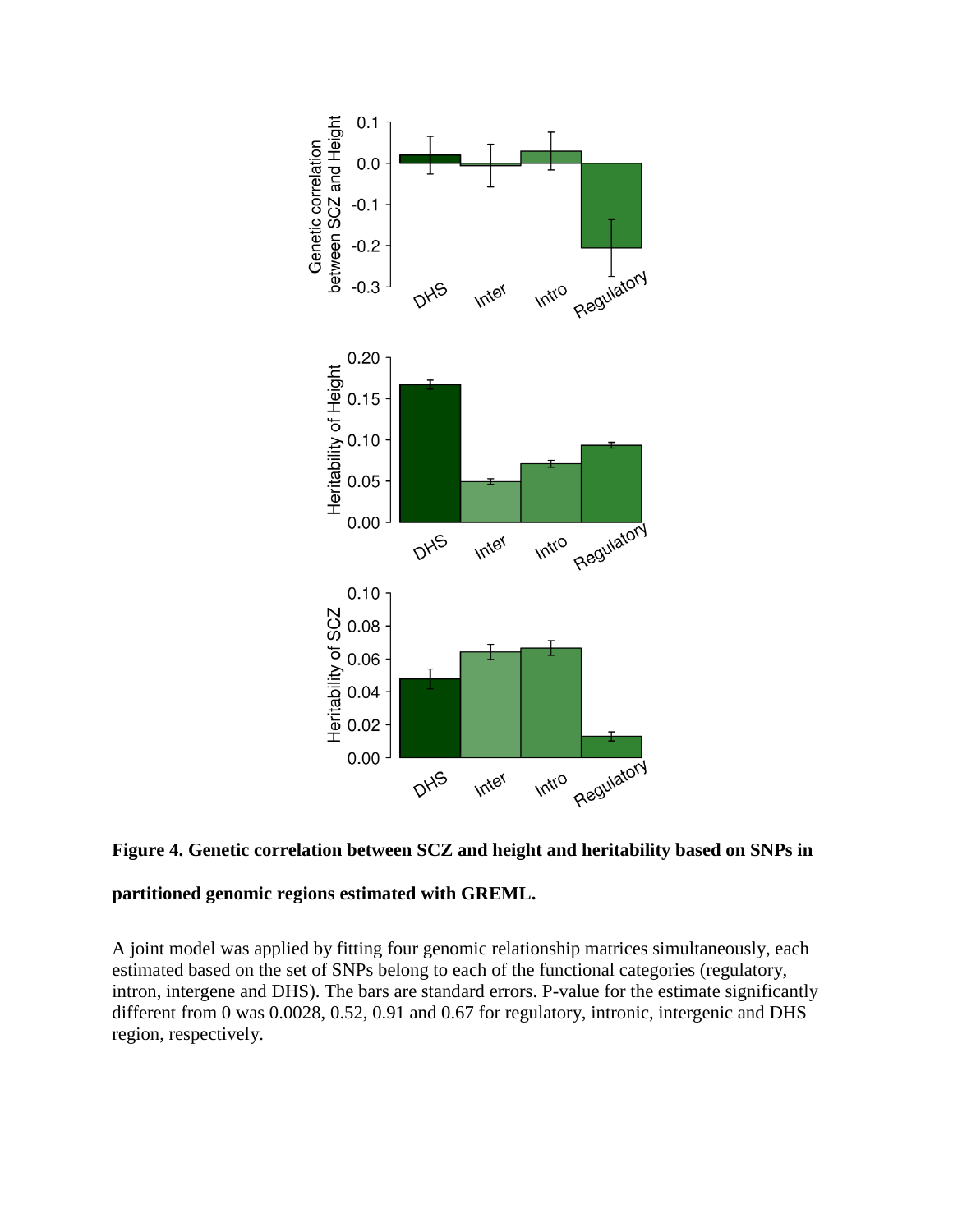# TABLE TITLES AND LEGENDS

# **Table 1.** Correlation between LD scores estimated based on the HapMap3 SNPs using the 1KG

|                    | Correlation | Nr.SNPs           |
|--------------------|-------------|-------------------|
| UKBB <sup>a</sup>  | 0.946       | 858,991           |
| UKBBr <sup>b</sup> | 0.720       | $123,615^{\circ}$ |
| WTCCC2             | 0.899       | $421,035^{\circ}$ |
| <b>GERA</b>        | 0.661       | 238,089°          |

CEU reference sample and that from different target populations

<sup>a</sup>UKBB was imputed to the combined data of the 1KG reference and UK10K data.

bUKBBr was based on the raw genotype data of UK Biobank data.

<sup>c</sup>The number of SNPs reduced further from the set of the QCed SNPs because of using only SNPs matched with the HapMap3 SNPs used in calculating LD scores.

**Table 2.** The ratio of SE of LDSC estimate to that of GREML estimate using simulated

phenotypes based on UKBB, WTCCC2, GERA and UKBBr genotypes in the scenarios without

overlapping individuals

|              | 800k | 400k                                                | 200k                                   | 100k       |
|--------------|------|-----------------------------------------------------|----------------------------------------|------------|
| <b>UKBB</b>  |      | $1.60(0.15)$ $1.70(0.18)$ $1.85(0.25)$ $2.04(0.33)$ |                                        |            |
| WTCCC2       | NA.  |                                                     | $2.15(0.31)$ $2.35(0.43)$ $2.68(0.61)$ |            |
| <b>GERA</b>  | NA   | <b>NA</b>                                           | $2.87(0.56)$ $3.31(1.17)$              |            |
| <b>UKBBr</b> | NA.  | NA.                                                 | NA.                                    | 3.74(0.79) |